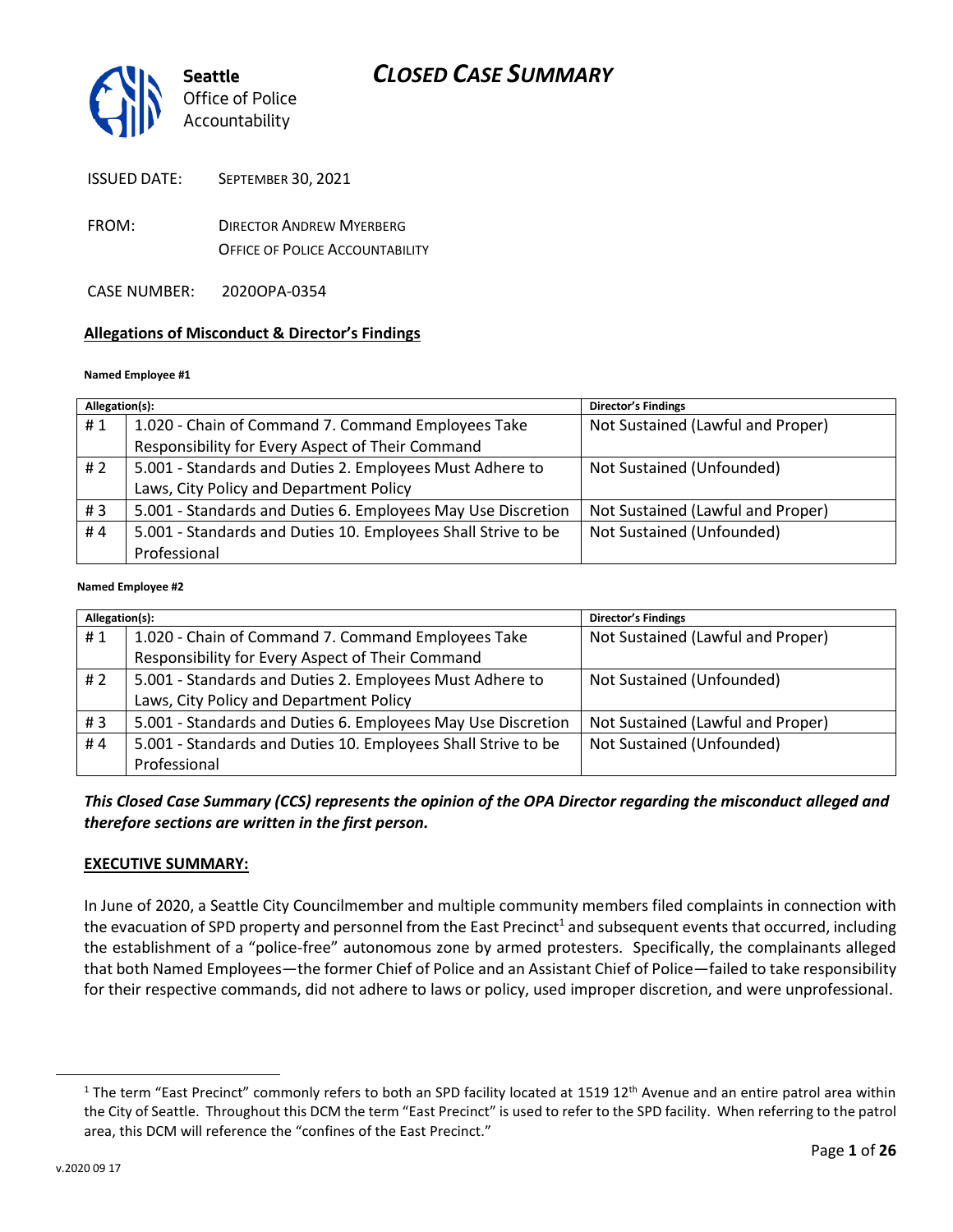

OPA CASE NUMBER: 2020OPA-0354

#### **SUMMARY OF INVESTIGATION:**

This case arises out of the demonstrations that occurred within Seattle and across the nation in the wake of the killing of George Floyd by a Minneapolis Police Officer. These protests were unprecedented in scope and were directed at law enforcement. While most demonstrators protested peacefully, some demonstrations, especially during the early days of the protests and during nighttime hours, devolved into violence, property destruction, and looting.

The specific incident at issue here occurred on June 8, 2020, the eleventh day of the protests, when SPD property and all SPD personnel were evacuated from the East Precinct. Thereafter, protesters established a "police-free" autonomous zone—widely referred to as either "CHOP" or "CHAZ," and referred to herein as "CHOP/CHAZ." Some individuals within the zone armed themselves, including with semi-automatic rifles. In addition, several individuals were shot and killed either within CHOP/CHAZ or in its immediate vicinity. CHOP/CHAZ remained until July 1, 2020, when SPD cleared the area following these shooting deaths.

In June of 2020, OPA received a number of complaints alleging that the then Chief of Police—referred to here as Named Employee #1 (NE#1)—and other unidentified SPD command staff members neglected their duty in ordering or allowing the evacuation of the East Precinct. Ultimately, OPA investigated allegations that NE#1 and an Assistant Chief of Police—Named Employee #2 (NE#2)—failed to take responsibility for their respective commands, did not adhere to laws or policy, used improper discretion, and were unprofessional.

#### **A. Narrative of Incident**

OPA's assessment of this incident is based on multiple sources. OPA interviewed two of the three community member complainants (the third declined an interview), as well as eleven employees of both SPD and the Seattle Mayor's Office. OPA also reviewed: (1) public statements of NE#1 and Seattle Mayor Jenny A. Durkan—hereinafter "the Mayor"; (2) public reporting on the incident; (3) cell phone call logs for both of the Named Employees; (4) instant and text messages associated with the Named Employees; and (5) emails of the Named Employees, a former Assistant Chief—referred to here as Witness Officer #1 (WO#1), and a Lieutenant—referred to here as Witness Officer #2 (WO#2). To provide clarity, OPA synthesized these sources to create a narrative of the incident. To the extent that there is disagreement about what occurred, underlying motivations or causes, or the incident's aftermath, OPA presents those disagreements in sections below.<sup>2</sup>

After the killing of George Floyd in late May, the area around SPD's East Precinct—specifically the police line established at  $11<sup>th</sup>$  Avenue and East Pine Street—was the focus of nightly protests. Considering the size and intensity of the protests, SPD command staff was concerned about maintaining a perimeter around the East Precinct. Driving these concerns was intelligence from the FBI that government buildings would be targeted by some groups of protesters. In addition, the May 28 burning of the Third Precinct of the Minneapolis Police Department, the fire risk of the East Precinct and surrounding non-police structures, and the presence of sensitive material—such as weapons, evidence, and computer systems—inside of the East Precinct, were also of grave concern. From late May into early June, SPD closed off street access with different types of fencing to create "standoff distance" between the protesters and the East Precinct and SPD officers. However, these barricades were ineffective and repeatedly dismantled by protesters. Meanwhile, contentious, frequently violent encounters between protesters and SPD members continued

<sup>&</sup>lt;sup>2</sup> Except where specifically noted, OPA found broad consensus among the witnesses and documentary evidence. OPA's findings are based on a preponderance of the evidence.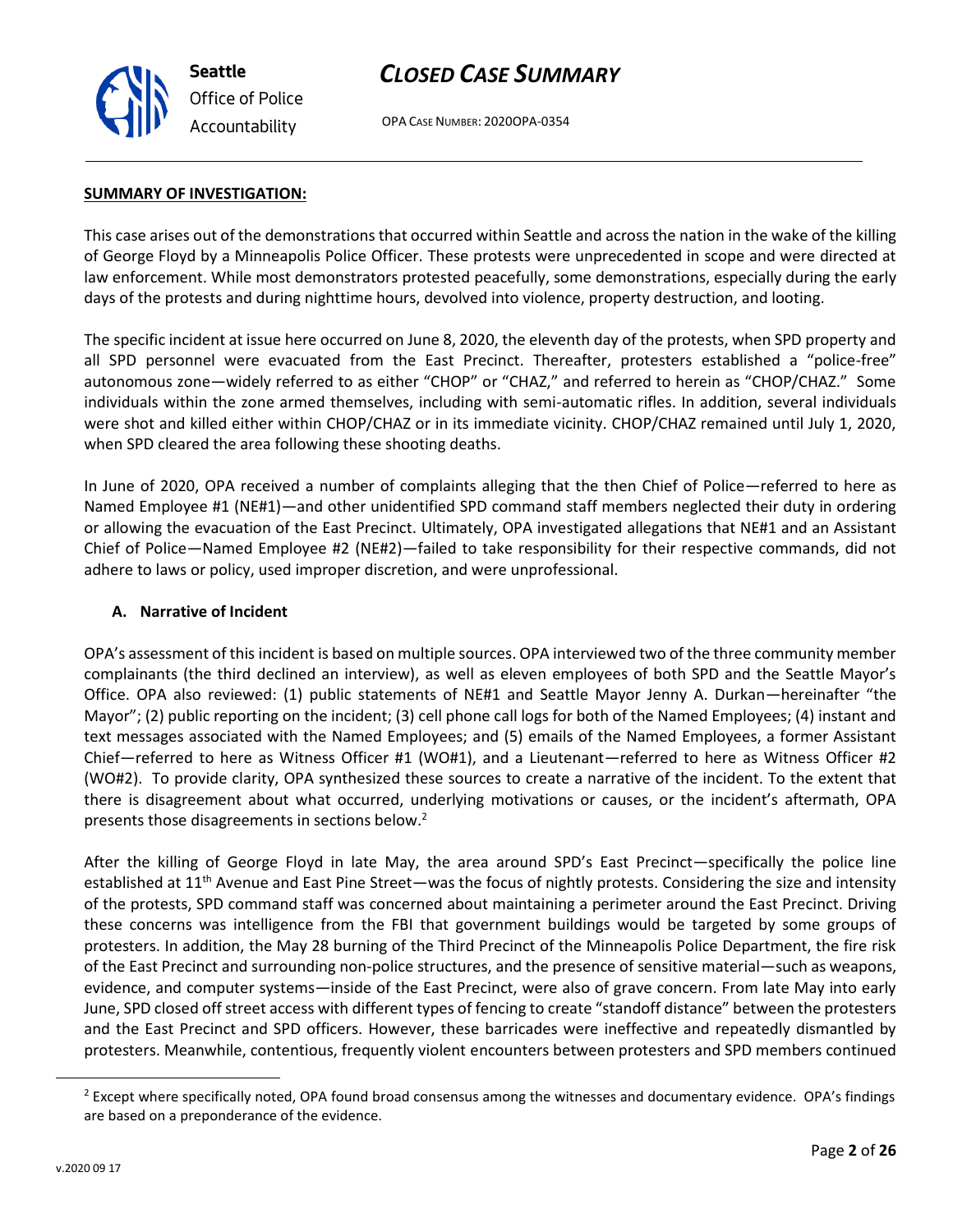OPA CASE NUMBER: 2020OPA-0354

for more than a week. This included the highly publicized "pink umbrella" case in which a large crowd was dispersed using less-lethal tools from the vicinity of the East Precinct and which was heavily criticized by community members and public officials.<sup>3</sup> Numerous protesters and SPD members were injured during the ongoing demonstrations, some seriously. By early June, there was significant political pressure for SPD to change their tactics in order to de-escalate tensions and to avoid large scale crowd dispersals and the use of less-lethal tools, including chemical agents.

On June 7, the Mayor convened a meeting to address the plan moving forward. NE#1 ordered WO#1 to attend in order to brief the Mayor's Office on SPD's request for larger, permanent barricades to fortify the perimeter around the East Precinct. To facilitate his briefing, WO#1 drafted a document—referred to hereinafter as the "the Outline" detailing four "courses of action" for SPD. These included that SPD: (1) maintain their current posture with "hardened barricades"; (2) remove all barricades and establish a "bicycle fence" along the sidewalk outside the East Precinct, with SPD members manning the perimeter behind the fence line; (3) remove all barricades and establish a "bicycle fence" along the sidewalk outside the East Precinct, with all SPD personnel inside the East Precinct; or (4) remove all barricades, including bicycle fencing, and then "[r]emove officers and sensitive property from [the] precinct [and] observe from [a] distance." The Outline also noted anticipated risks of each course of action, opining that the first was the "safest for officers and protesters," that the second and third involved risks of injury to both protesters and officers, and that the fourth would "very likely" result in the destruction of the East Precinct.

The June 7 meeting was held in a conference room at the Mayor's Office. It was attended by NE#1, the Mayor, and members of their respective staffs. At the meeting, NE#1 and WO#1 briefed the Mayor on the credibility of the threat to the East Precinct. This information was corroborated by the Special Agent in Charge of the FBI's Seattle Field Office, whom NE#1 contacted on the phone during the June 7 meeting. WO#1 briefed the meeting attendees on the options set forth in the Outline either verbally or by circulating a copy of the document. At no point during this meeting did NE#1 tell any of the meeting attendees—including WO#1—that the fourth option was no longer to be considered and was off the table.

SPD's tactical posture at the East Precinct did not change from June 7 into June 8. SPD maintained a perimeter around the East Precinct with reinforced fencing and uniformed SPD members. However, demonstrators dismantled the fencing and the standoff again escalated into violence. One person was shot by an individual who drove a car into a group of protesters. The crowd was dispersed that evening with the deployment of a significant number of less-lethal tools. A number of community members suffered injuries, some serious. SPD employees also sustained injuries from projectiles thrown by the protesters, including rocks, bottles, and fireworks. The crowd dispersal and the use of lesslethal tools was again met with an uproar from community and elected officials, with at least two councilmembers supporting the potential impeachment of the Mayor.<sup>4</sup>

Following the overnight violence and subsequent fallout, the Mayor called another meeting on June 8 at the Emergency Operations Center. Prior to this meeting, at 10:27 A.M., the Deputy Mayor of Operations text messaged NE#1 and the Assistant Chief of the Professional Standards Bureau,<sup>5</sup> stating: "I want to see a plan to remove firearms, ammunition, and all evidence from the East Precinct today. That plan should be capable of being fully executed by 5



**Seattle** *Office of Police Accountability*

<sup>&</sup>lt;sup>3</sup> This incident was investigated by OPA under case number 2020OPA-0334.

<sup>4</sup> Nathalie Graham, *Teresa Mosqueda Calls for Mayor Durkan to Resign*, The Stranger (June 8, 2020),

<https://www.thestranger.com/slog/2020/06/08/43868843/teresa-mosqueda-calls-for-mayor-durkan-to-resign>

<sup>&</sup>lt;sup>5</sup> OPA ultimately made the decision that the interviews of the Deputy Mayor of Operations and the Assistant Chief of the Professional Standards Bureau were unnecessary given their limited involvement in this matter.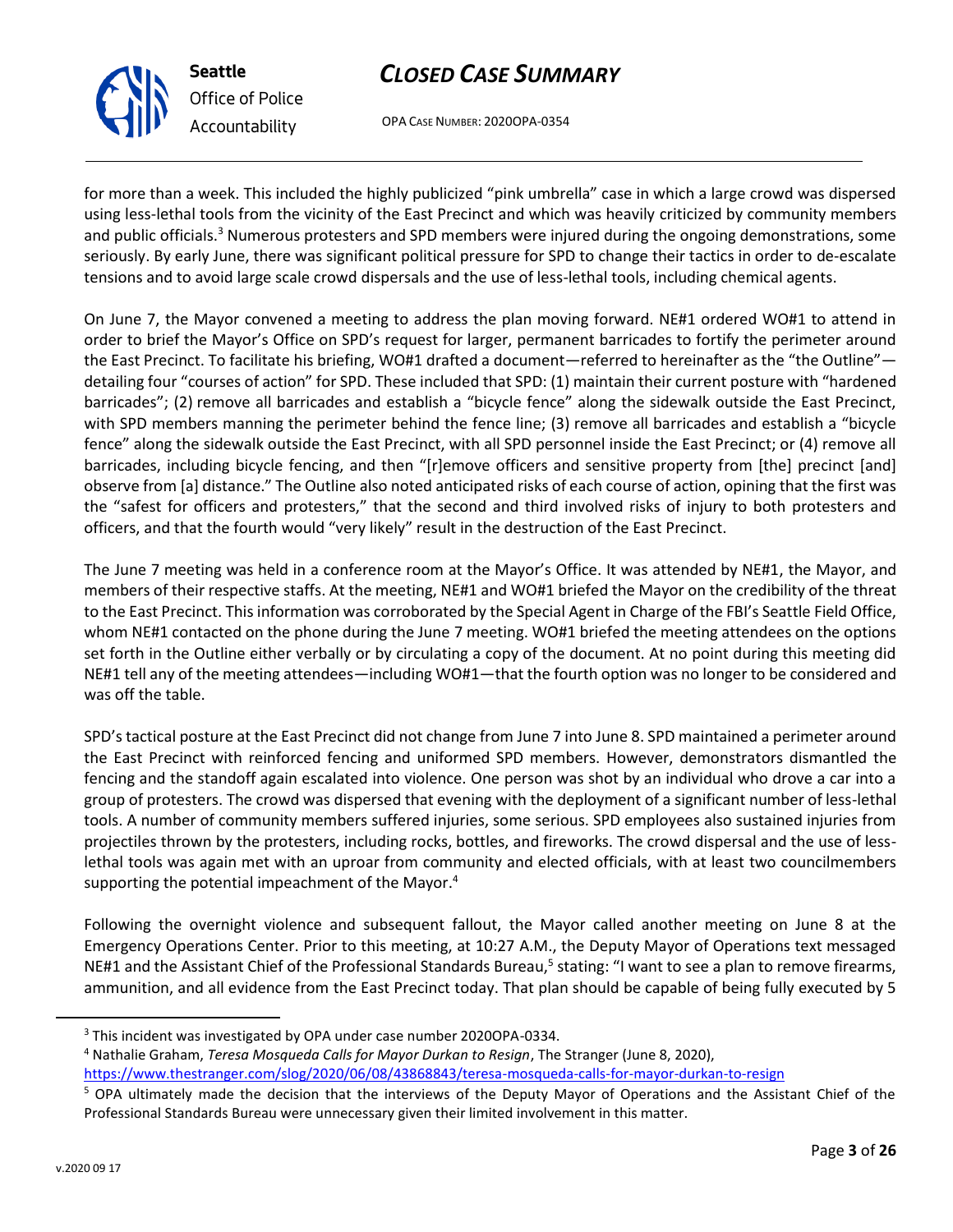OPA CASE NUMBER: 2020OPA-0354

pm today." Both NE#1 and the Assistant Chief of the Professional Standards Bureau discussed the message, and NE#1 directed her to start a plan during a text exchange from around 10:28 through 10:41 A.M. The June 8 meeting at the Emergency Operations Center occurred from around noon through 2:00 P.M. and was attended by representatives of SPD and the Mayor's Office. At the meeting, the Mayor's Office ordered SPD to remove the barricades surrounding the East Precinct, open the street, and permit protesters to pass by the East Precinct. However, the Mayor's Office did not direct SPD on the operational details of managing the "open street" scenario. These decisions were left to the discretion of SPD command staff.

NE#2 was the incident commander responsible for protecting the East Precinct. After consulting with other members of SPD's command staff, NE#2 ultimately gave the order to temporarily evacuate the East Precinct and the immediate area to ensure the safety of SPD members. The plan was to secure the building—including the removal of all personnel, sensitive property, and evidence—observe the situation from a nearby location and prepare to intervene should any protesters attempt to destroy the precinct, but to otherwise reoccupy the East Precinct the following morning after the protesters had passed. All SPD personnel were evacuated from the East Precinct by approximately 6:00 P.M.

By 4:21 A.M. on June 9, SPD command staff was discussing a plan to secure the East Precinct later that day. However, by 5:31 A.M., SPD officers reported that their efforts to gain access to the area around the East Precinct had been stopped by an armed individual who ordered police off the protesters' "sovereign land." CHOP/CHAZ was established soon thereafter and remained in place around the East Precinct until July 1, when SPD cleared the area following fatal shootings.

#### **B. Interviews**

During its investigation, OPA interviewed two of the three community member complainants, with the third declining an interview. OPA also interviewed nine SPD employees and two staffers from the Mayor's Office.

### **1. Complainant Interviews**

None of the community member complainants claimed to have any personal or unique knowledge regarding the decision to evacuate the East Precinct. Instead, all three complainants broadly alleged that various City officials—such as the Mayor, NE#1, or SPD generally—were derelict in their duty by evacuating the East Precinct and allowing the disorder to follow.

Complainant #1 reported that she has lived in the vicinity of the East Precinct for the past six years. Complainant #1 observed protesters on television assault people and burn vehicles and buildings. Complainant #1 described a variety of hardships during the 2020 protests, such as gates in front of her building, tear gas, and lockdowns. However, Complainant #1 expressed an understanding of these hardships because of their public safety purpose. Complainant #1 stated that, following the evacuation of the East Precinct, the situation in her neighborhood deteriorated. She alleged that she saw NE#1 in the media saying that she would not come back, which Complainant #1 interpreted to mean that NE#1 had abandoned the residents. Complainant #1 also claimed that she saw the Mayor on the news saying that she made the decision to abandon the East Precinct. In late June of 2020, Complainant #1 reported that she called 911 to request medical attention but was informed that medics would not come to her home. Instead, Complainant #1 reported that she had to use her cane to walk to a nearby Fire Station to receive medical care.



**Seattle** *Office of Police Accountability*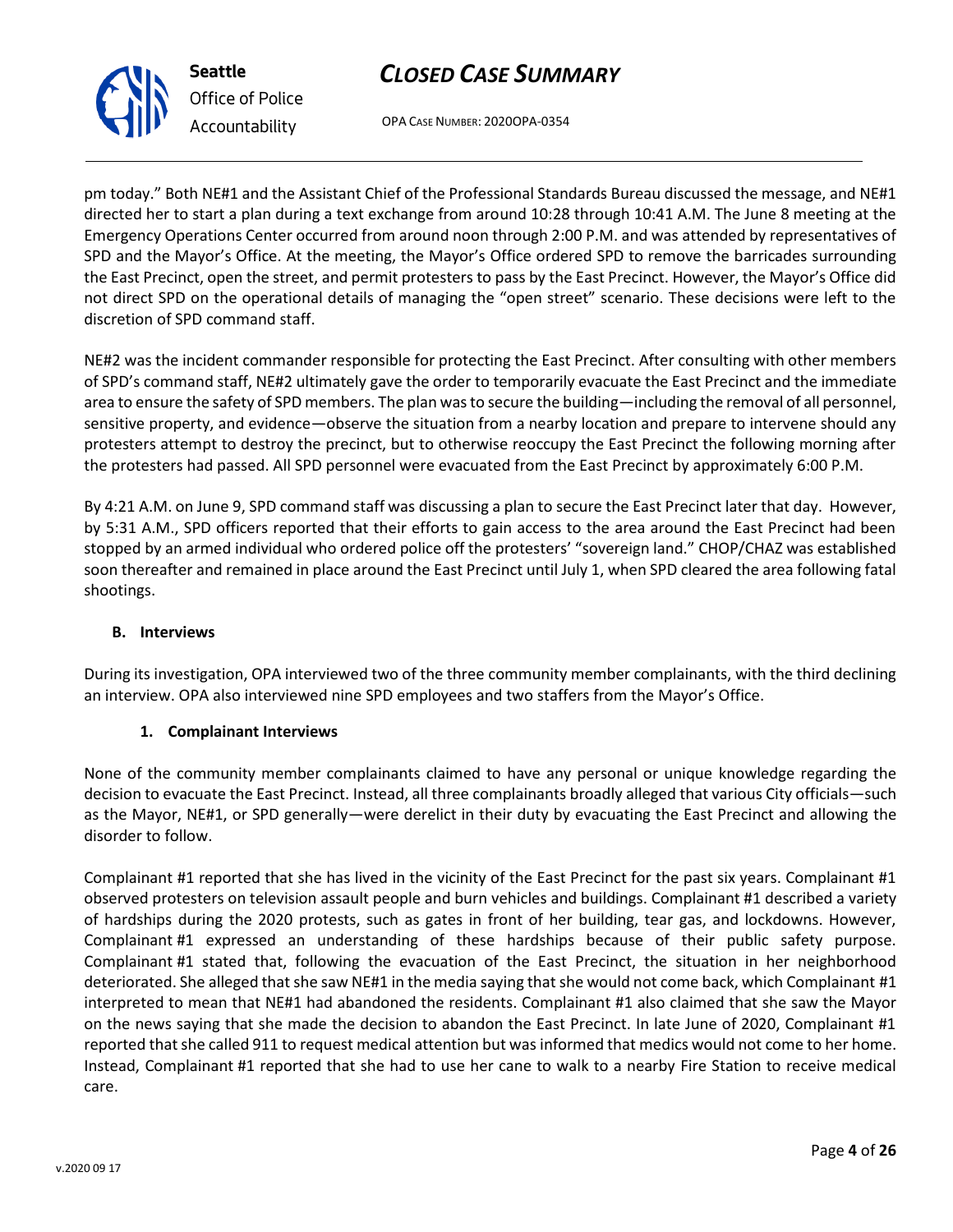OPA CASE NUMBER: 2020OPA-0354

Complainant #2 reported that he lives in the vicinity of the East Precinct. After the East Precinct was evacuated, Complainant #2 claimed that there was an increase in lawlessness in the community, and, specifically, that there had been two murders, property damage, assaults, noise complaints, and weapons possession. Complainant #2 also reported that armed vigilantes had stopped and questioned him and that he had to defend his neighbors from protesters. Complainant #2 attributed this increase in crime to the evacuation of the East Precinct and claimed that NE#1 did not allow SPD officers to do their jobs. Complainant #2 reported that he had called 911 for police assistance and was informed that officers would not respond to the area because it was not safe.

### **2. Witness Employee Interviews**

OPA interviewed nine SPD employees during its investigation.

### *a. Named Employee #2*

NE#2 was interviewed twice by OPA. The first interview occurred on October 28, 2020. At that time, NE#2 was interviewed as a witness employee. NE#2 was later added as a Named Employee in this investigation. NE#2 was then interviewed a second time on March 31, 2021.

When the protests began, NE#2 was the Assistant Chief of Patrol Operations. NE#2 stated that, during this time, his main concern was finding a way to manage and save the East Precinct without putting SPD officers in danger, given that officers were being harassed and having commercial grade fireworks thrown at them. NE#2 also stated that SPD had received information from the FBI that protest groups were going to target government buildings, and that SPD believed that the East Precinct was vulnerable to the type of destruction inflicted on Minneapolis's Third Precinct. This was of additional concern to NE#2 given that the East Precinct contained police vehicles, firearms, investigative files, and other sensitive information.

At 7:05 P.M. on June 7, NE#2 sent an email to all sworn SPD members stating "very strongly" that officers in the East Precinct had not been told to remove their personal belongings in preparation for abandonment of the building. The email further stated that it was the "strong position of both [NE#1] and myself that **we will not abandon one of our facilities** to those who are intent on damaging or destroying it." (Emphasis in original). NE#2 stated that he sent this email to address "rumors" possibly caused by SPD boarding up the East Precinct.

NE#2 did not attend the June 7 meeting at the Mayor's Office but was present at the June 8 meeting in the Emergency Operations Center. NE#2 recalled making an "impassioned plea" to continue defending the East Precinct and expressing his belief that there could be a "domino effect" if one precinct were to be destroyed. NE#2 recalled advocating for the City to permit SPD to acquire permanent, stationary fencing, but that the Mayor's Chief of Staff rejected this plan. According to NE#2, the Chief of Staff informed those present that the protesters just wanted to peacefully march by the precinct, and SPD was instructed to allow the protesters to do that. NE#2 stated that he left the June 8 meeting believing that the decision whether to open the streets "had been taken out of [SPD's] hands." NE#2 understood that both NE#1 and WO#1 had previously briefed the Mayor on his concerns, and that the Chief of Staff was conveying the Mayor's decision.

NE#2 noted that, after the June 8 meeting ended, he had limited time to decide how best to protect the East Precinct, its personnel, and physical assets. NE#2 believed he may only have a matter of hours to execute any plan to secure



**Seattle**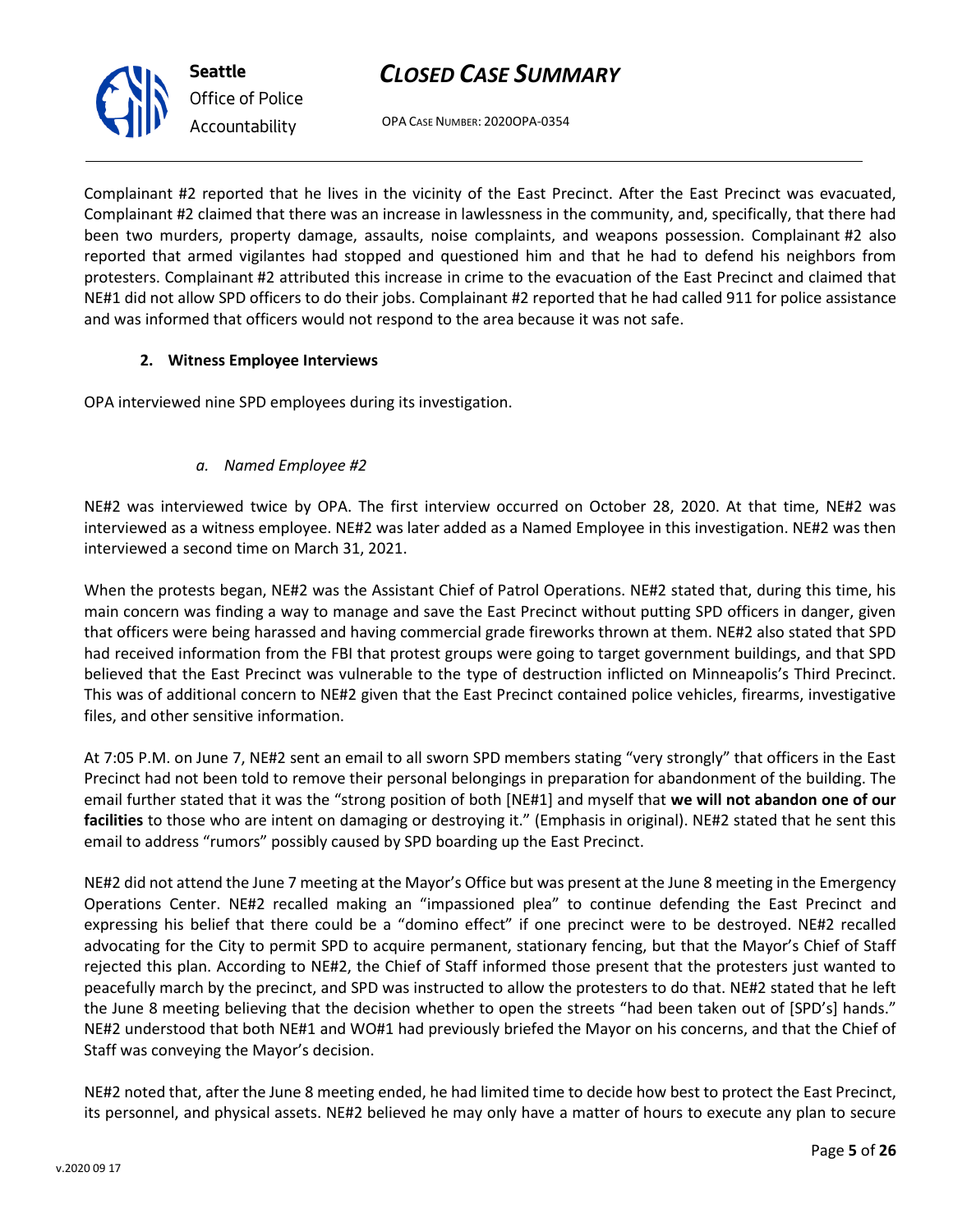OPA CASE NUMBER: 2020OPA-0354

the building and anything inside. NE#2 described that a "panic-type" situation unfolded at the East Precinct. He said that information about the street opening leaked out and a significant crowd was forming. NE#2 ordered sensitive SPD property be removed from the building and computer systems shut down but, given the limited amount of time, "it spun a little bit more…it just was too much to manage." NE#2 described getting as many people involved as he could due to the logistics he had to arrange and that the situation "started taking on a life of its own."

NE#2 described that NE#1 was fully aware of his efforts to remove sensitive items from the precinct, but that he never considered the removal as an "abandonment" of the building. Instead, NE#2 believed it was an effort to remove sensitive items in order to keep them safe. Ultimately, NE#2 said that he ordered personnel to evacuate the building as well, elaborating:

> I had to weigh what was put in front of me, based on the current concerns I had. I mean, I think—ultimately, our hand was forced by us not being allowed to use the tactics that I suggested to better fortify and secure the building, so left with minimal options, uh, I took the best course of action that I felt at the time was necessary, again, to protect the sensitive files, our computer systems, and not allow firearms to fall in the wrong hands, to get, uh, police vehicles that we didn't want destroyed out of—out of there, uh, you know, with—that's what I was left with, that's what I had to deal with, and that's what I felt was necessary to do at the time.

NE#2 confirmed that no one at the Mayor's Office specifically ordered SPD to evacuate the precinct, but that the potential consequences of the Mayor's Office's directive to SPD to remove all barricades and allow the protesters to pass by on the street had been "very clearly" explained to the Mayor's Office. At his first interview, NE#2 further stated that he never discussed the evacuation of personnel with NE#1 specifically, but that they had been in communication about removing sensitive items from the precinct and that NE#1 recognized that NE#2 was going to take the steps that "were necessary to secure the building and prevent what we had seen on the previous six or seven nights."

NE#2 denied that the decision to evacuate the East Precinct was made in retaliation for a lack of political support from the Mayor's Office. Instead, NE#2 stated that SPD was given the responsibility of public safety and that, when SPD's tools were limited, they managed the best they could under the direction they were given. NE#2 told OPA that "giving up" or "simply walking away" was not an option that SPD "could possibly take." Furthermore, NE#2 denied that he had any idea that something like CHOP/CHAZ would be established in the absence of SPD from the East Precinct. NE#2 stated that he instead believed the principal risk was the physical destruction of the East Precinct. NE#2 agreed that the establishment of CHOP/CHAZ affected SPD's ability to effectively police the area. However, once an armed CHOP/CHAZ perimeter was established and SPD leadership observed that the East Precinct was not being destroyed, a decision was made to hold off taking back the precinct because reestablishing a police presence in the area would require significant planning.

At his second OPA interview, NE#2 largely reiterated, but expanded on, his prior statements. NE#2 stated that he did not recall when it was that he had seen the Outline, but NE#2 stated that all four options were discussed following the June 8 meeting. NE#2 indicated that, as a result of the decision from the Mayor's Office to open the street, the only option truly available to SPD was the fourth option—evacuation.



**Seattle**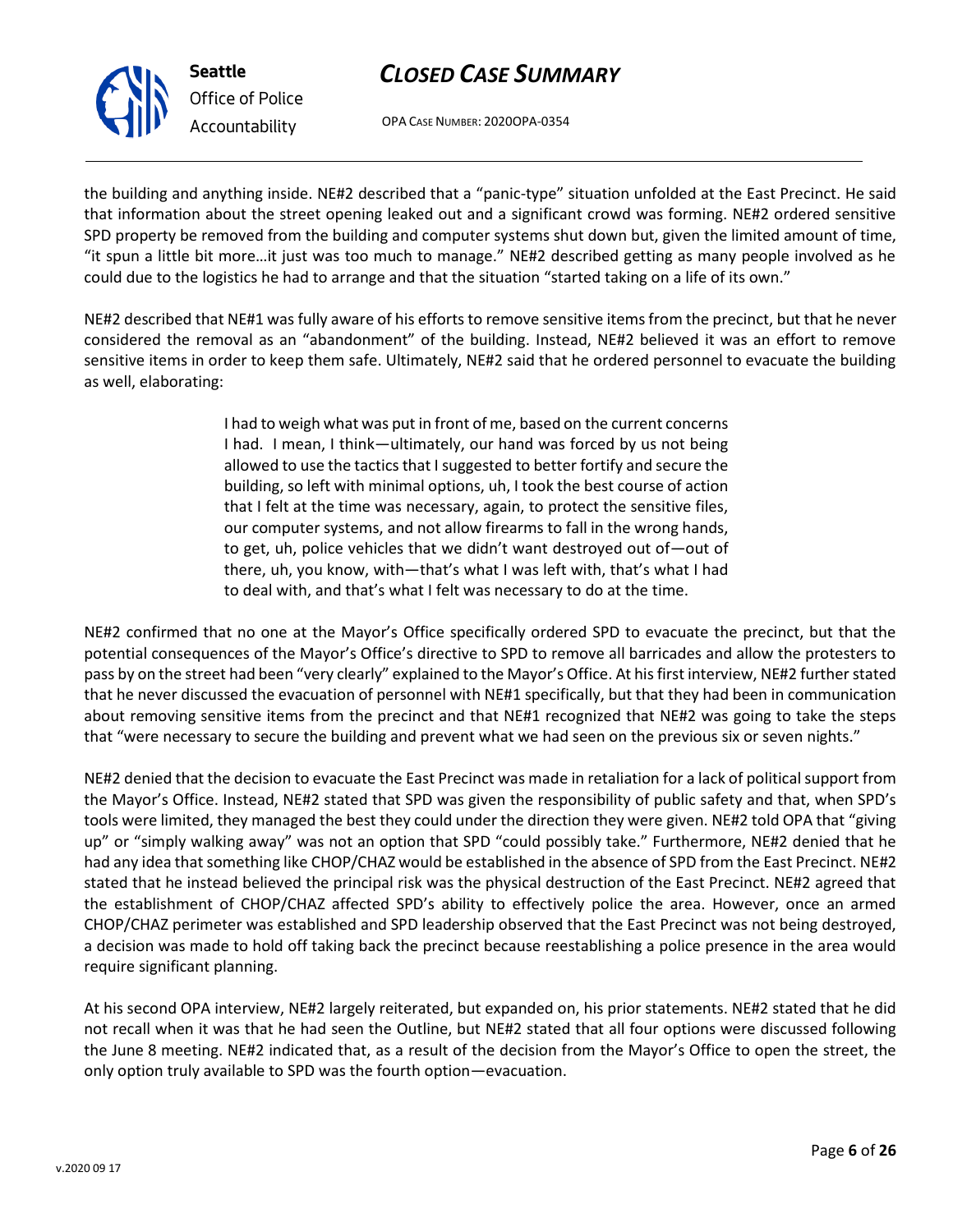

OPA CASE NUMBER: 2020OPA-0354

In contrast to his first interview, NE#2 stated at his second interview that he told NE#1 during a phone call "exactly what we were going to do" and that he would never make as significant a decision as evacuating all personnel from the East Precinct "without running by the chief exactly what it was that we were going to do." NE#2 said that this call occurred at approximately 3:00 P.M. on June 8. When asked what NE#1's response was, NE#2 said: "Not specific words, but she concurred with the response, and I think she understood it." NE#2 stated that he was alone when he had the 3:00 P.M. call with NE#1. However, NE#2 stated that, after finishing the call, he reentered a room occupied by Witness Officer #4, Witness Officer #2, Witness Officer #1, and the Deputy Incident Commander.<sup>6</sup> NE#2 recalled that he would have told this group of individuals: "Just that I talked to the chief….And, you know, that we'd move forward with the plan that we ended up implementing."

### *b. Witness Officer #3*

The Assistant Chief of Investigations—Witness Officer #3 (WO#3)—was interviewed in connection with another case (2020OPA-0355) on October 29, 2020. However, during that interview, she was asked questions about the East Precinct evacuation and provided relevant information to this investigation.

WO#3 recalled that, during the summer 2020 protests, SPD received intelligence from the FBI and other sources that certain groups of protesters were committed to the destruction of the East Precinct. To protect the facility, a perimeter was established around the East Precinct in the early days of the protests. WO#3 stated that, as the protests wore on, SPD was told by protesters that the barricades were a "flash point" and that the protesters just wanted to be able to march peacefully down the street. However, WO#3 noted that SPD continued to have concerns that this was not true and that the protesters wanted to " burn the precinct down, break out the windows and/or occupy it as they had done in other cities" such as Minneapolis and Portland.

WO#3 reported being present at the June 8 meeting between the Mayor's Office and SPD command staff. WO#3 recalled that the Mayor's Office was "incredibly interested in the barricades being removed" and that SPD agreed in an act of "good faith" and de-escalation. WO#3 said that SPD's role in this decision was made by NE#1 as a calculated risk. However, WO#3 recalled that the decision at the meeting was that "under no circumstances were we going to leave the precinct." According to WO#3, at some point thereafter NE#2 received intelligence that the East Precinct could be fire-bombed. WO#3 said that NE#2 then made a tactical decision to evacuate the East Precinct out of concern for the safety of his officers and specific risks to the East Precinct—namely, that the East Precinct had a generator in the basement, significant timber construction, and was attached physically to housing.

### *c. Witness Officer #2*

WO#2 is a Lieutenant who was the Operations Section Chief on June 8, 2020, serving at the direction of NE#2. He was interviewed by OPA on December 9, 2020.

According to WO#2, he arrived at work on June 8 believing that additional, more secure fencing would be installed around the East Precinct. However, WO#2 was then informed by Witness Officer #4 (WO#4)—then a Captain, now an Assistant Chief—that the Mayor had ordered the suspension of fence installation and, instead, protesters were to be

<sup>&</sup>lt;sup>6</sup> The Deputy Incident Commander was ultimately not interviewed by OPA as his involvement in the incident was largely administrative and the decisions at issue were made by individuals, including NE#2, who were above him in the chain of command.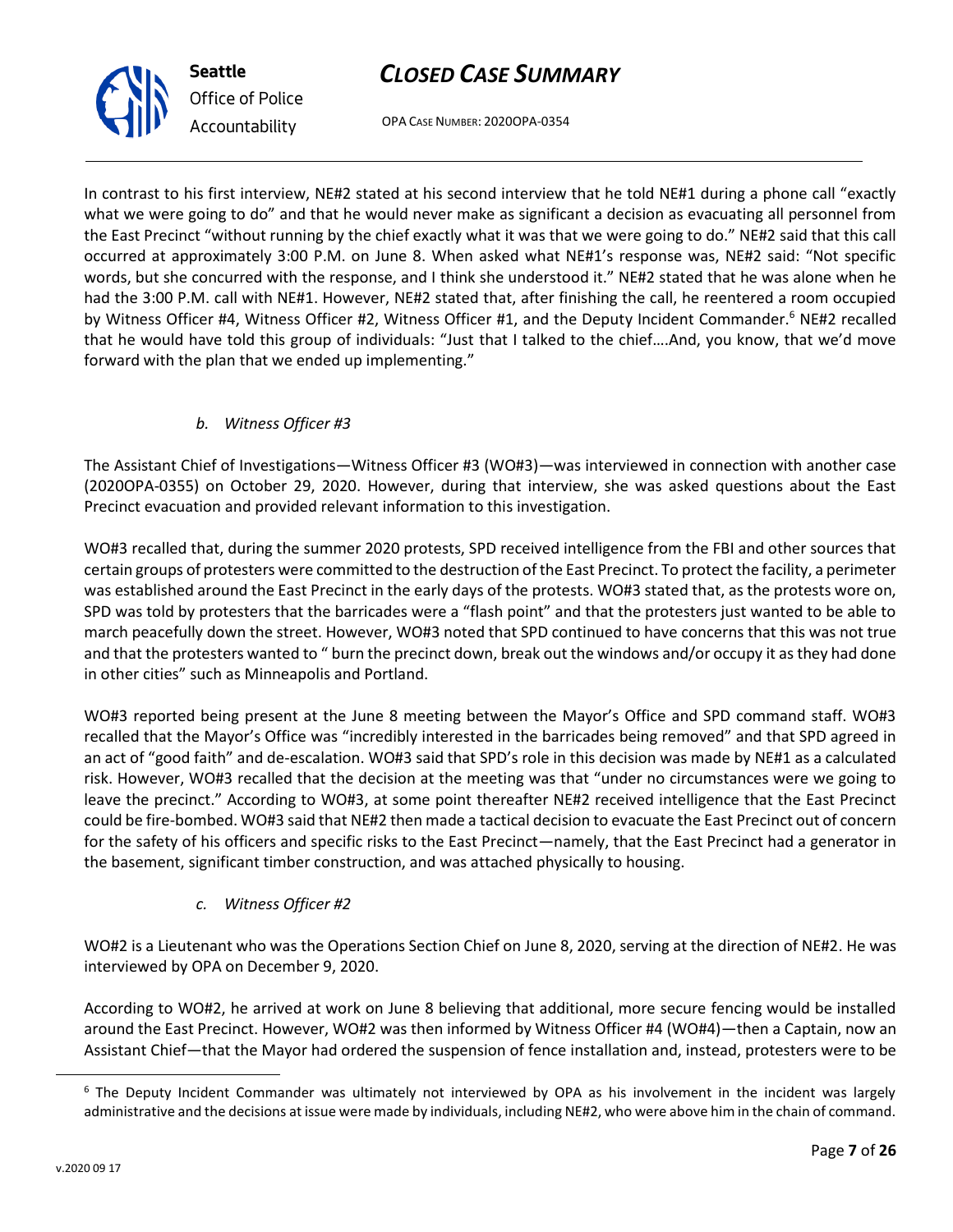OPA CASE NUMBER: 2020OPA-0354

allowed to march by the precinct. According to WO#2, this was "hugely concerning" from a security perspective to himself and other SPD supervisors given the progression of aggression from protesters. Specifically, WO#2 described a difficult tactical decision where SPD officers would either have to hold a line just outside the East Precinct—with nowhere to retreat other than the East Precinct—or barricade the East Precinct and stay inside. Both of these options were described by WO#2 as extremely dangerous given the possibility that the East Precinct could be set on fire. WO#2 asserted that "there was no way we were going to leave officers stuck in that predicament."

WO#2 recalled being part of a discussion with another Lieutenant, WO#4, and NE#2 at which it was decided that the precinct would be evacuated. WO#2 stated that it was determined at this meeting that "we would remove officers from the area" with the intention of observing the precinct and reoccupying it the next morning. WO#2 said that, although NE#1 was not present for this meeting, he believed that NE#2 spoke with NE#1 by phone.

WO#2 stated that, during the evacuation, he informed both a Deputy Mayor and the Mayor's Chief of Staff that there would no longer be any SPD personnel inside or outside the precinct. WO#2 believed that both the Deputy Mayor and the Chief of Staff understood and agreed with the reasoning behind this decision.

WO#2 said that the plan was to temporarily evacuate the precinct, then return and retake the area after the protesters moved on. The only deviation from that plan would be if protesters set fire to the East Precinct or broke into the building. WO#2, like both Named Employees, denied having any information or belief that CHOP/CHAZ would be established or that "heavily armed and body armored individuals" would show up to "secure and ostensibly to hold off a police presence from reopening our precinct."

### *d. Named Employee #1*

The Former Chief of Police—NE#1—agreed to be interviewed by OPA after she had retired from SPD. She was interviewed on January 13, 2021.

At the outset of her interview, NE#1 denied that she made the decision to leave the precinct. She stated that a decision was made to remove staff and supplies from the precinct based on perceived dangers associated with the Mayor's decision to open the area around the East Precinct to protesters and the belief that some protesters wanted to set fire to the precinct. However, NE#1 reiterated that she "wasn't a part of that decision."

In recalling the June 8 meeting, NE#1 stated that it went on for some time, with the ultimate decision being—over the objection of some members of SPD—that the barricades were going to be removed and protesters would be permitted to pass by the East Precinct. NE#1 recalled that she had concerns about this plan, given her observations of rocks and bottles being thrown at police officers, but that she was also cognizant that continuing to hold a line every day would drain SPD's resources and morale. NE#1 asserted that, after the decision to remove the barricades was made, she was not involved in any further internal discussions as to what SPD would do to secure the East Precinct. Although NE#1 stated she knew there were concerns about the building, she told OPA that she "wasn't involved in the discussion about what, you know, who was moving what material and when." When asked to specify when she became aware that preliminary steps were being taken to remove sensitive items from the East Precinct, NE#1 said: "Yeah, I don't, I don't remember. I know I was aware of it at some point, you know, but I don't know if that was before or after the fact to be honest with you."



**Seattle**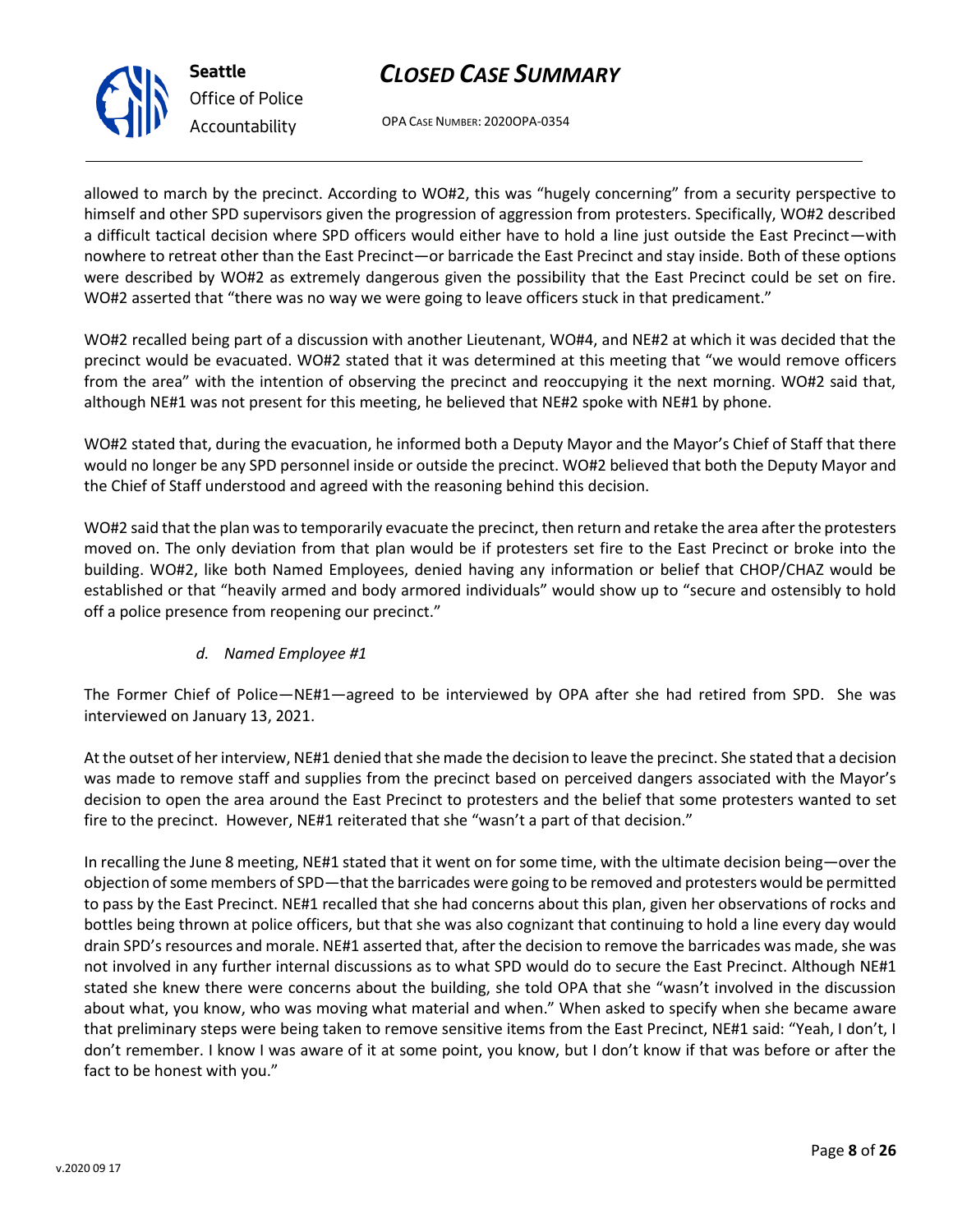

# *CLOSED CASE SUMMARY*

OPA CASE NUMBER: 2020OPA-0354

NE#1 stated that she understood the decision to remove the barricades created concerns about the safety of the officers inside the East Precinct, as well as the security of the building itself and sensitive material inside. NE#1 confirmed that she felt these concerns were reasonable, but that she would have "preferred to have been a part of the decision-making process before we decided to exit and [she] wasn't." NE#1 elaborated that she was notified after the fact by NE#2 that there was "like a collaborative decision to do it" among NE#2, WO#2, and WO#4.

NE#1 was adamant that any decision by NE#2 to evacuate the East Precinct was not insubordinate and she had "every confidence in him." Instead, NE#1 voiced her belief that "things were dynamic, there was a good will concern between the discussion they were having, they all sort of co-sign on each other's opinion and mixing another, start to move and take action." Moreover, NE#1 acknowledged that she empowered her command staff to make decisions without always consulting her. NE#1 specifically noted that the entire reason for appointing an individual as an Incident Commander—here, NE#2—was so that they could make decisions that could and would result in significant outcomes. Although NE#1 expressed her desire and preference that NE#2 would have consulted with her prior to ordering the East Precinct evacuation, she noted the following: "Typically, you know, those decisions, you know, sometimes they'll [the command staff] have the chance to include me and sometimes they won't or sometimes they're directed to include me…And you know, they have to be able to make decisions dynamically." NE#1 also acknowledged that there was some discretion for the decision to evacuate the precinct, stating: "I wasn't there as [a] dynamic situation was unfolding, you know, I'm not being overly critical because I don't think that—I do think that there was some latitude there, but it did not—I would've rather have known that. That's all." NE#1 denied that NE#2 or others would have intentionally left her out of the decision-making process based on a belief that she would have disapproved of the evacuation plan.

NE#1 was uncertain whether the decision to evacuate the East Precinct contributed to the establishment of CHOP/CHAZ, calling such a connection "all speculation." However, NE#1 noted that the decision to remove the barricades made the precinct "more vulnerable," and that "allowing people to have that access, certainly contributed."

### *e. Witness Officer #4*

WO#4 was interviewed by OPA on January 27, 2021.

WO#4 recounted that he arrived to work on the morning of June 8 with the understanding that the City had contracted with a company to screw fencing into the concrete in the area around the East Precinct. However, an hour before roll call, NE#2 told WO#4 that the plan had changed, and that the street would be opened. WO#4 said that this put SPD into a "scramble" as officers secured the East Precinct and removed sensitive items from approximately noon or 1:00 P.M. until approximately 6:00 P.M.

WO#4 recounted that, following the order to open the street, command-level staff who were present were forced to decide how best to tactically manage the situation. Ultimately, those individuals—including WO#4—decided that "it wasn't a good idea to have officers present." Specifically, WO#4 recounted that they considered a number of options in order to leave officers inside the East Precinct but that, given the number of protesters, the thinking was that any officers left inside the building would be at risk of becoming "cut off, possibly from rescue, from further assistance." Instead, the plan was to have officers set up several blocks away to put them in position to intervene if protesters started damaging the East Precinct.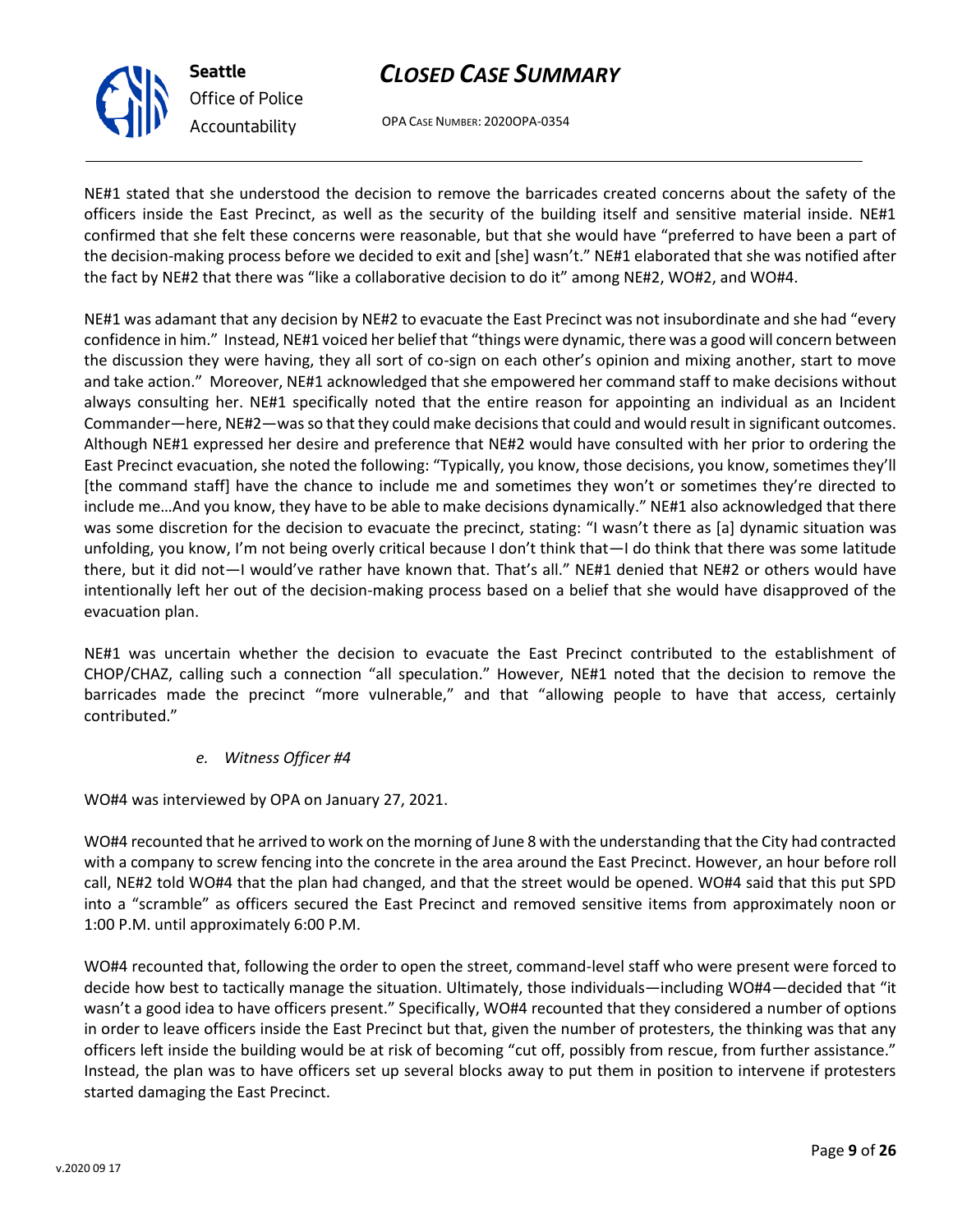OPA CASE NUMBER: 2020OPA-0354

WO#4 stressed that no one expected the establishment of CHOP/CHAZ or that the protesters would remain in place for two or three weeks. WO#4 opined that, had anyone at SPD anticipated that CHOP/CHAZ would result as an outcome, he would have "strongly advocated" against leaving the area. However, WO#4 stated his belief that anticipating the development of CHOP/CHAZ would be looking back at the situation with "20/20" hindsight.

*f. Witness Officer #1*

WO#1 was interviewed by OPA on February 2, 2021. During the summer 2020 protests, WO#1 was both an SPD Captain and a Brigadier General in the Washington Army National Guard. On June 2, NE#1 assigned WO#1 to take over the "planning and responsibilities for the department" via the Seattle Police Operations Center.

WO#1 detailed the difficulty SPD had maintaining a perimeter around the East Precinct during the protests. WO#1 stated that SPD originally used "bicycle fencing" for a perimeter, but that this was destroyed and used as weapons by protesters against SPD officers. SPD responded by contracting with a vendor for "heavier duty fencing," which protesters dismantled using "blowtorches and pneumatic tools."

As recounted above, WO#1 described his experience attending the June 7 meeting at the Mayor's Office. WO#1 attended at the behest of NE#1 to present the department's argument for reinforcing the existing barricades. WO#1 noted that he only had approximately a half hour to prepare for the meeting. During this time, WO#1 drafted the Outline, setting out four potential courses of action. WO#1 described the four options he presented to the Mayor as follows: (1) "maintain a current posture with hard barricades, best option to protect the East Precinct, safest option for officers and protesters"; (2) "remove [all of the] the barriers…, establish bicycle fencing around the sidewalk of the East Precinct, officers manning perimeters behind the fence line, extreme risk of damage to or loss to the East Precinct, will force officers to confront and protect selves with OC and other munitions for officer safety if precinct is attacked, highly likely the officers will sustain injuries in defense of the precinct"; (3) "remove barriers, all of them, establish bicycle fencing around the sidewalk of the East Precinct, officers inside the precinct, not visible on the street, extreme risk of damage or loss to the East Precinct, will force officers to judge and protect selves or others with OC or other munitions for officer safety if precinct is attacked, highly likely officers will sustain injuries in defense of the precinct, evacuation of officers and staff and property will be difficult or impossible"; (4) "remove barricades, no bicycle fencing around the precinct, remove officers and staff and property from the precinct, observe from a distance, very likely that the precinct will be destroyed."

The next day, June 8, WO#1 was ordered into work on his day off by NE#2 at approximately 2:00 P.M. WO#1 recalled NE#2 telling him: "you need to come back to the precinct, we're going to pull back from the precinct, you need to help organize getting the stuff out of there and prepare it to get boarded up because we're going to pull back, we just can't sustain the injury to the officers, it's unsustainable."

Upon arriving at the East Precinct, WO#1 described a "gut-wrenching situation" as officers in an "absolute panic" were "ripping open lockers" and "kicking in doors in the offices" in order to secure weapons, computers, and hard drives. WO#1 stated that he organized the supervisors to get them to "take a breath" and approach the situation in a "methodical manner." The overall effect on the officers was "hugely demoralizing," according to WO#1. WO#1 described seeing "a lot of officers […] crying" that day and that the situation was "one of the more difficult events that I've been though in my life."



**Seattle**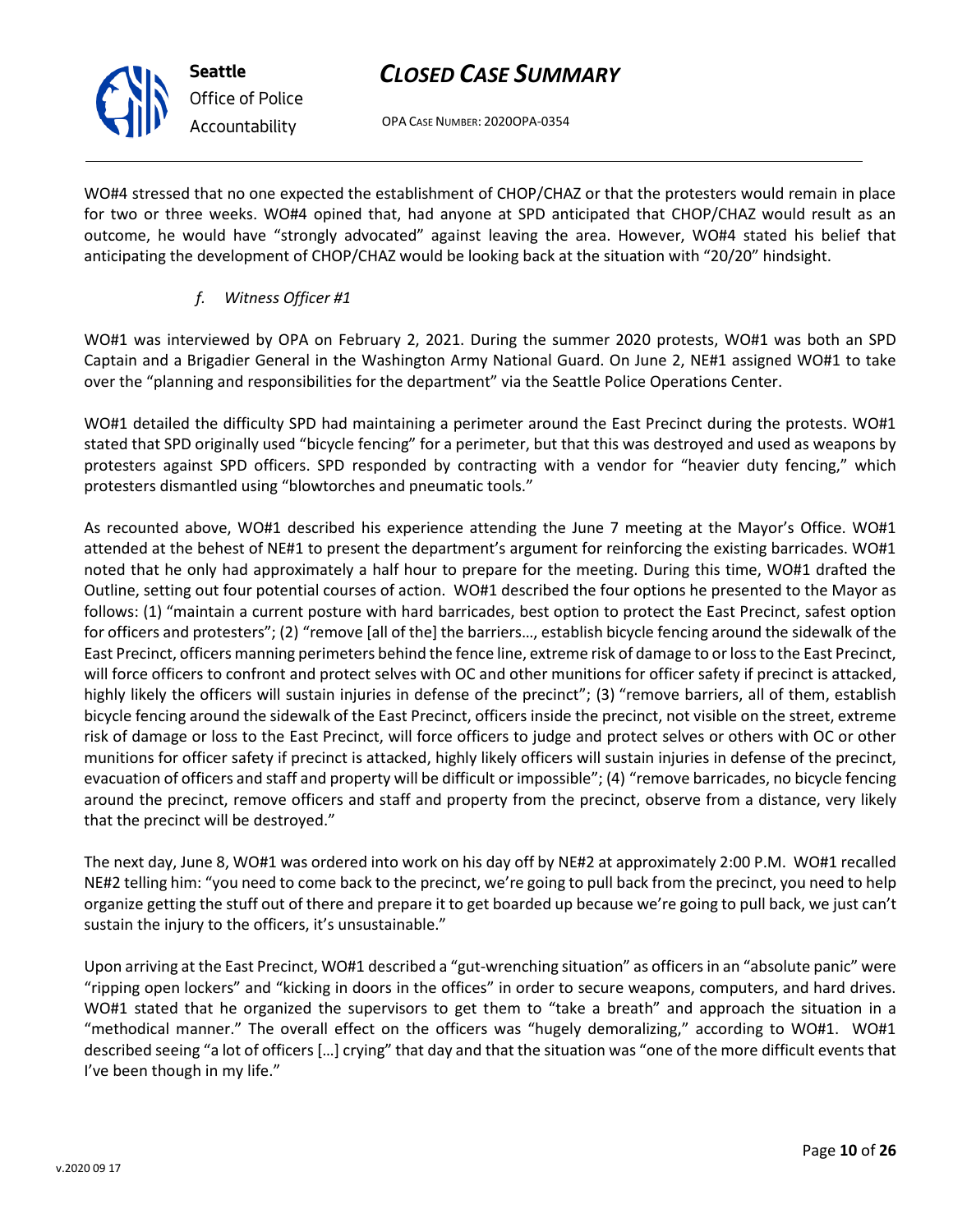OPA CASE NUMBER: 2020OPA-0354

Following the evacuation, WO#1 turned his attention to the need "to have a functioning police precinct or at least the ability to police the [confines of the] East Precinct." WO#1 described handling the logistical issues attendant to continuing police operations in the confines of the East Precinct without access to the East Precinct, such as securing parking for officers, viable response options, ensuring officers knew where to report, and making sure officers knew the plan for policing the confines of the East Precinct out of the West Precinct building. WO#1 stated: "So that was the first part, you know, to take care of the assistance of the [confines of the] East Precinct and provide them some sort of semblance of police services."

### *g. Witness Officer #5 and Witness Officer #6*

OPA interviewed two employees assigned to SPD's Public Affairs Unit—referred to here as Witness Officer #5 (WO#5) and Witness Officer #6 (WO#6).<sup>7</sup> WO#5 was interviewed on April 15, 2021. WO#6 was interviewed on April 28, 2021.

The focus of these interviews was a statement on the SPD Blotter—the official SPD blog—filed by SPD Public Affairs on June 8 at 4:32 P.M., announcing that SPD would be opening the streets around the East Precinct. The Blotter included a lengthy quote—set off in a text box with a gray background and vertical green line—from NE#2. The quote did not specifically address whether any SPD personnel would remain inside of the East Precinct. Following the NE#2 quote—below the text box—was a single sentence that stated: "The East Precinct will remain staffed."

At his second OPA interview, NE#2 stated that he did not recall whether he was involved in the production of the Blotter release. He further stated that this was the first time he had seen that Blotter entry. NE#2 elaborated that there was a lot going on at the date and time the Blotter was released.

Both WO#5 and WO#6 denied writing the Blotter entry. WO#5 was newly hired at SPD on the date the Blotter was released and would not have been involved. WO#6 stated that he may have been involved in the Blotter release but had no specific recollection of reviewing the Blotter contents. WO#6 said that it would be unlikely that NE#2 would not have been shown a release in which he was quoted but indicated that the last sentence—concerning the East Precinct remaining staffed—appeared to have been inserted by someone in the Public Affairs Section based on the way it was written. WO#6 indicated that this sort of information would typically be included after receiving confirmation from someone in the field.

WO#5 also discussed a video speech made by NE#1 to SPD members and released on SPD's YouTube Page on June 11. In the speech, NE#1 stated that leaving the East Precinct was not her decision and that "ultimately the City had other plans for the building and relented to severe public pressure." WO#5 stated that she was involved in writing the speech and specifically wrote the line in the speech stating that leaving the East Precinct was not NE#1's decision. WO#5 stated that she did not think it was ever NE#1's intention to leave the East Precinct and that this message in the speech was "ultimately approve[d] by" NE#1. WO#5 stated that she believed the speech to be true but that only NE#1 could answer what her intent was with respect to releasing the speech.

### *h. Witness Officer #7*

OPA interviewed Witness Officer #7 (WO#7) on July 8, 2021. At the time of the interview, WO#7 was a Captain; however, at the time of the incidents in question he was an Assistant Chief.



**Seattle** *Office of Police Accountability*

<sup>&</sup>lt;sup>7</sup> Both of these employees are civilians but are referred to here as "Witness Officers" for consistency purposes.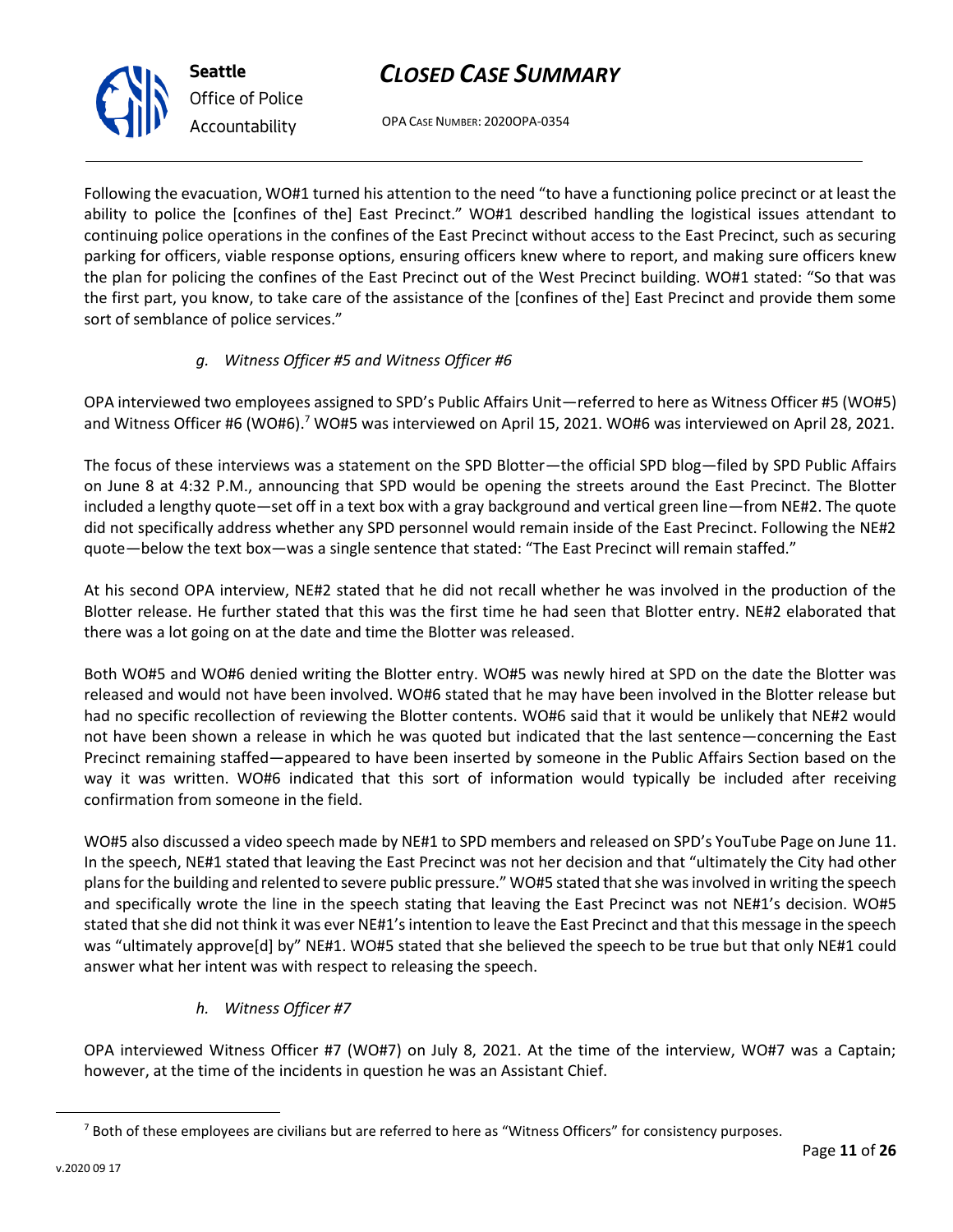OPA CASE NUMBER: 2020OPA-0354

WO#7 said that, prior to June 8, he had a role in attempting to secure 12-foot fencing through a private vendor. WO#7 understood, through his capacity working to secure the fencing, that the vendor was moving forward with the installation until the Mayor's Office ordered its removal due to liability concerns.

WO#7 described being present at the June 8 meeting. It was his understanding that the Mayor's Office ordered SPD to open Pine Street to allow the protesters to come though. WO#7 believed that, because of the Mayor's Charter authority, SPD had no discretion to disobey this order. However, WO#7 noted that NE#1 and NE#2 argued strongly against opening Pine Street, with NE#2 "getting pretty heated" with the Mayor's Office. WO#7 also summarized a back and forth at the June 8 meeting in which, according to him, SPD officials described political fallout if the East Precinct were to be destroyed by protesters, and Mayor's Office staff countered describing political fallout if they did not open the streets. WO#7 further described a conclusion to this disagreement with "universal agreement that we (SPD) couldn't hold this line forever because of the attrition through injury." WO#7 stated that, after the decision was made to open the street, the greatest concern was protecting the East Precinct from destruction. WO#7 recounted that, at the meeting, he opined to NE#1 that since SPD had previously been able to push the crowd back, if the protesters began attacking the precinct, SPD would be able to push the protesters back again. WO#7 stated that this reasoning encouraged NE#1 to "capitulate" to the Mayor. At the meeting's conclusion, WO#7 understood that there was to be fencing placed immediately around the East Precinct, with room for there to be an "operating area" between the fence line and the building for officers to defend the building. Additionally, WO#7 understood that there would also be officers at a nearby location who would be on standby to rescue any officers that got trapped inside the fence line. WO#7 then left the meeting to begin working on the fencing, but stated that NE#1, NE#2, and the Deputy Mayor "stayed back for a sec…they had a little sidebar."

WO#7 recounted that, after returning to the West Precinct Operations Center, there was another meeting between NE#2, WO#1, and others. WO#7 was not included in this meeting but understood that it involved further operational planning. WO#7 also described a participant of that meeting—the Deputy Incident Commander—telling him, just as WO#7 was leaving to go to the East Precinct, "we can't leave officers in the Precinct, it's not safe for them."

At the East Precinct, WO#7 began working on the fence installation before he got "distracted" for a period of time. WO#7 then noticed that the individuals installing the fence were "starting to bolt stuff against the wall of the East Precinct." WO#7 said that, when he inquired as to what was happening, NE#2 told him: "we're changing things around a bit." WO#7 then got a phone call from the Deputy Mayor asking about why the plan changed, to which WO#7 replied: "I'm not in charge anymore, you know, that's [NE#2]." WO#7 also claimed that, immediately after speaking to the Deputy Mayor, he received a phone call from NE#1 also asking about the change in plans. WO#7 stated that he responded: "I don't know, you put [NE#2] in charge, you need to talk to [NE#2]." WO#7 said that NE#1 told him that NE#2 was not answering his phone. WO#7 recalled that these conversations occurred "maybe two or three hours before the precinct was abandoned." WO#7 told OPA the following: "I stepped away and I decided, well okay, things are changing. And it's, you know, I don't have a job here anymore. So, you know, I left the East Precinct." WO#7 did not remember where he went after leaving the East Precinct.

WO#7 acknowledged that there was a risk that, if officers were left to defend the precinct, they could be trapped behind a group of protesters and—in the worst case scenario—inside a burning building. However, WO#7 did not believe this scenario was likely because the officers had been able to move the crowds back on previous nights. WO#7 also acknowledged that the fences would not have been fully installed before the street was opened. WO#7 told OPA that the fencing was always going to need officers to defend it.



**Seattle**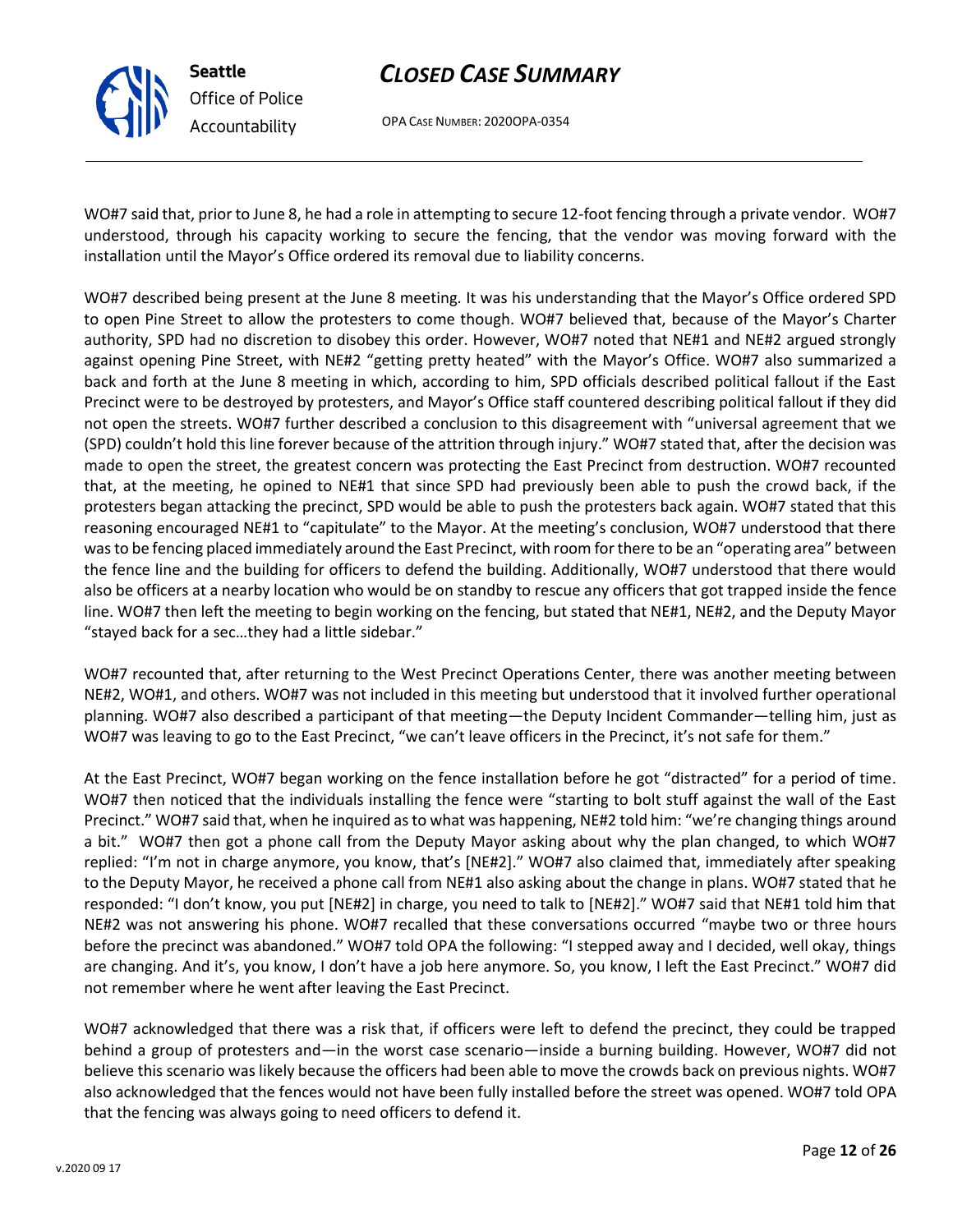OPA CASE NUMBER: 2020OPA-0354

Notably, WO#7 was the only witness interviewed by OPA that claimed that anyone anticipated the establishment of CHOP/CHAZ. WO#7 opined that "there was a belief that we would be denied access to areas, you know, with some of the fencing."

### **3. Mayor's Office Interviews**

OPA interviewed two employees from the Mayor's Office, the Chief of Staff and the Deputy Mayor.

*a. Chief of Staff*

OPA interviewed the Chief of Staff on March 3, 2021. In her role as the Chief of Staff, she was responsible for numerous issues, including the Mayor's communication, schedule, and overseeing a portfolio of important matters. During the summer 2020 protests, the Chief of Staff was directly involved in monitoring the protests from the first day.

The Chief of Staff recalled that the protests began in Seattle on May 29, with nightly protests occurring by the East Precinct and in nearby Cal Anderson Park. During this time, the Chief of Staff was present in the Emergency Operations Center every night until 2:00 or 3:00 A.M. monitoring the events and communicating in real time with SPD.

The Chief of Staff recollected that SPD established a "static line" to protect the East Precinct. This was a concern because SPD had received information from the FBI indicating that protesters wanted to destroy the building. However, according to the Chief of Staff, SPD's "static line" created "challenges" and caused "a lot of conflict between officers and protesters." The Chief of Staff stated that discussions were held every night between the Mayor's Office and NE#1 concerning how things were going.

The Chief of Staff was present for the June 7 meeting in the Mayor's Office. The Chief of Staff recalled NE#1 calling the Special Agent in Charge of the FBI's Seattle Field Office and that the "takeaway" of the call was that the threat to the East Precinct was "very real." The Chief of Staff also recalled being presented with the Outline and that the purpose of the meeting was to explore tactical options SPD could employ to deescalate the situation. The Chief of Staff stated that SPD discussed the possibility of installing a ten-foot-high barrier-type fence, but that the reaction of the Mayor's Office was skepticism that the prospect of building a "10-foot barrier blocking off an entire neighborhood, more or less" was not very realistic because it could not be immediately accomplished. The Chief of Staff stated that the June 7 meeting did not result in a decision to pursue any specific action.

The Chief of Staff described further developments overnight from June 7 to June 8—specifically someone driving a car into the demonstrators, shots fired with injuries, tear gas deployment, and additional officer injuries. Worried that people were going to be killed if matters continued along the same lines, another meeting was called. The Chief of Staff recounted that she, the Deputy Mayor, the Seattle Department of Transportation director, and SPD command staff were present at the June 8 meeting.

The Chief of Staff described the June 8 meeting as "a robust 60- to 90-minute conversation" about acknowledging that the *status quo* was not working, and that they needed to create a solution to address the goals of keeping the officers safe and protecting the community, including both peaceful protesters and residents. Moreover, the Chief of Staff described additional concerns should anyone burn the East Precinct as it is attached to residential housing. Although the Mayor's Office made the ultimate decision to open the streets around the East Precinct, the Chief of Staff recalled

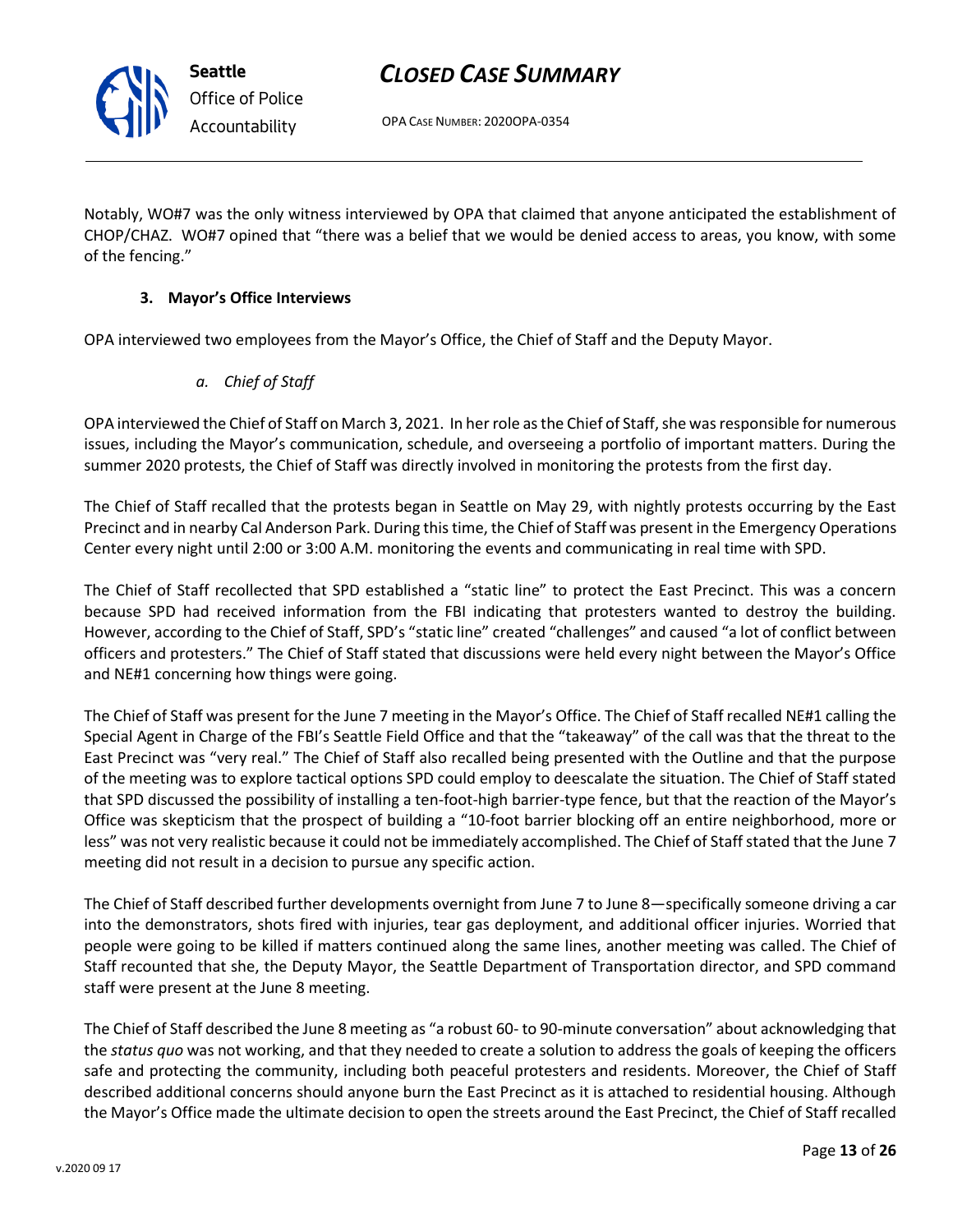

OPA CASE NUMBER: 2020OPA-0354

that there was "not a significant objection" from SPD or an insistence on installing additional fencing. Instead, the Chief of Staff described the decision to remove the barriers as a "joint decision."

The Chief of Staff recounted that, after the decision was made to remove the barriers, a planning session occurred concerning the response to the street opening. She recollected that the operational plan included fencing immediately around the precinct as well as "staffing plans" and barricades for the building. The Chief of Staff stated that, in addition, the Seattle Fire Department was consulted, and plans were made to remove sensitive items from the building. The Chief of Staff recalled discussing during the meeting "what would it look like to make sure that not every officer was right inside the precinct, because I think that could then turn into a life safety situation." The Chief of Staff recalled that SPD had a plan of "having people five minutes out…[s]o if the precinct starts to burn and people are just there and not leaving, that they feel like they (SPD) can be prepared to handle that."

According to the Chief of Staff, she and the Deputy Mayor learned at approximately 4:00 or 5:00 P.M. on June 8 that the plan "changed" and that the East Precinct was being evacuated. Specifically, the Chief of Staff stated that she and the Deputy Mayor physically went to the East Precinct and spoke with WO#2, who informed them that most of the confidential materials and weapons had been removed from the building, and that there would not be any officers in the precinct building. WO#2 told the Chief of Staff and the Deputy Mayor that, instead, SPD would be staged at Volunteer Park five minutes away. In the moment, the Chief of Staff thought that WO#2's update seemed like "a completely reasonable thing," especially since SPD was only going to be few blocks away if anything happened.

The Chief of Staff stated that, in all the scenarios that were considered, no one ever considered the possibility of CHOP/CHAZ being established.

### *b. Deputy Mayor*

OPA interviewed the Deputy Mayor on March 3, 2021. He was one of three Deputy Mayors in the Mayor's Office. His responsibilities comprised a portfolio that included public safety departments.

The Deputy Mayor described the first week of the summer 2020 protests as involving nightly standoff situations that "continued to escalate." The Deputy Mayor stated that, despite SPD's experience with crowd management, a succession of barriers were removed by protesters, there was a "repetitive cycle of altercation and conflict," and there were concerns all around that the "particular tactics" being used were not sustainable.

The Deputy Mayor recounted that a meeting occurred at the Mayor's Office on June 7. He recalled that the meeting was called to consider alternatives and to have SPD share those alternatives with the Mayor. The Deputy Mayor recalled that, at the meeting, the FBI also conveyed information concerning threats to the East Precinct. The Deputy Mayor remembered that both NE#1 and WO#1 attended the meeting. The Deputy Mayor stated that WO#1 presented the Mayor's Office with four options, the first of which was to "stay the course." According to the Deputy Mayor, SPD was permitted to reinforce their barriers and maintain a perimeter around the East Precinct overnight from June 7 to June 8.

The Deputy Mayor stated that another meeting was called on June 8. The motivation for the June 8 meeting, according to the Deputy Mayor, was the Citywide impact, across all departments, of the continued protests as well as the fact that, on the night of June 7, the barriers were removed by the protesters and a series of "significant altercations and interactions between the police and protesters" followed "nearly immediately." The Deputy Mayor said that, after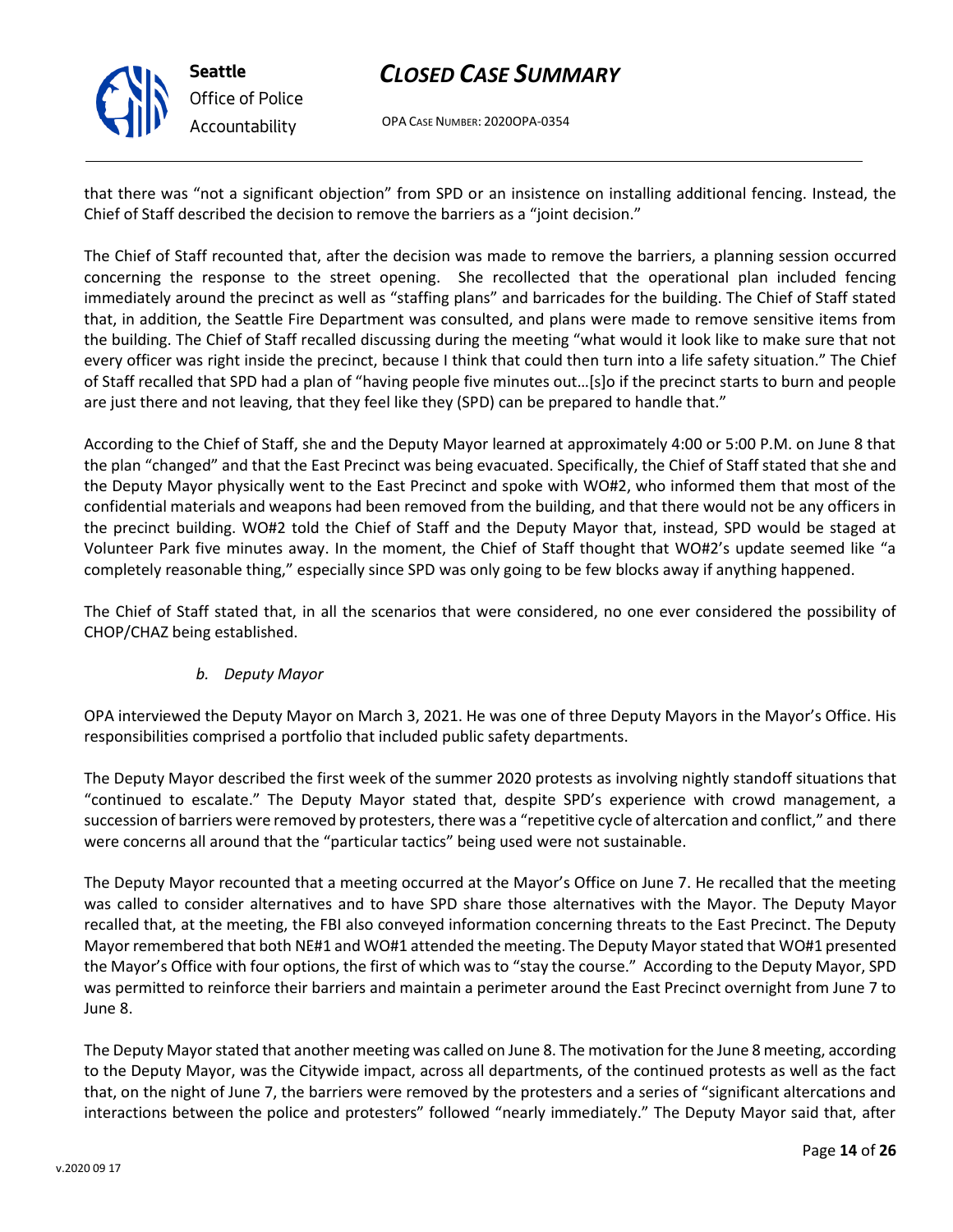



OPA CASE NUMBER: 2020OPA-0354

arriving at the meeting, he was informed of a new request from SPD to secure additional, stronger barriers. The Deputy Mayor then convened the meeting and, according to him, the conversation focused on whether erecting additional barriers at the "flashpoint intersection" would "help de-escalate the dynamics." The Deputy Mayor described a "healthy dialogue" and "lengthy conversation," lasting approximately 90 minutes to two hours, involving himself, the Chief of Staff, another Deputy Mayor, NE#1, NE#2, WO#7, WO#3, three other Assistant Chiefs, and an SPD civilian Executive Director. The Deputy Mayor stated that, during the conversation, the efficacy of maintaining barriers was discussed. However, the Deputy Mayor stated that it "was probably not feasible" to get SPD the barriers they were looking for that evening, and the Mayor's Office did not believe the barriers were working. The Deputy Mayor stated that the meeting concluded at approximately 1:00 or 2:00 P.M. with SPD command staff, specifically NE#2 and WO#3, essentially articulating that they needed to go back to the police operation center and work through the issues. The only conversation that the Deputy Mayor recalled at the meeting regarding staffing was between NE#2 and WO#3, during which there was "a little bit of back-and-forth about, 'do we leave some folks inside?'" NE#2 stated: "I don't know if that's safe." According to the Deputy Mayor, he left the conversation with "the impression that there is potentially likely a change in tactics…but, admittedly, I, at that point, still am not certain what exactly the operational posture or approach is going to be for later that evening."

The Deputy Mayor stated that, at approximately 5:00 P.M., he and the Chief of Staff decided to drive to the East Precinct as an "unannounced visit." There, WO#2 informed them that SPD was "wrapping the building" and that SPD personnel would be told at "X hour" they were going to open the street. WO#2 then informed him and the Chief of Staff that SPD would stage at Volunteer Park, but that the plan was "everybody out" of the East Precinct.

### **C. Public Statements**

OPA reviewed a selection of NE#1's public statements concerning the East Precinct evacuation. From June 11 until June 19, NE#1's public statements broadly repeated the same salient points: (1) she was involved in the decision to allow protesters to march unencumbered down the street, but this was not her preferred course of action; (2) evacuating the East Precinct was not her decision; and (3) SPD always intended to return to the East Precinct.

As discussed above, NE#1 gave a video-recorded speech to SPD members which was released on SPD's YouTube Page on June 11. In the speech, NE#1 stated that leaving the East Precinct was not her decision—describing it as a "change of course" two weeks into the protests—and that "ultimately the City had other plans for the building and relented to severe public pressure." NE#1 emphasized that she was "angry about how this all came about." NE#1 then detailed that there was "solid information" to suggest that "anti-government" individuals intended to destroy the East Precinct "once we left," but that the Fire Department was nearby to protect the area from a "real risk" of fire.

On May 7, 2021, NE#1—now the former Chief of Police—appeared on the podcast Reducing Crime.<sup>8</sup> On this program, NE#1 made additional statements beyond the broad points above. Specifically, NE#1 opined that "leaving the precinct was a real problem, because that was the precipitating factor to the Capitol Hill Autonomous Zone, the CHAZ…But leaving that precinct really, no pun intended, sort of triggered that whole set of events." NE#1 elaborated that the decision to leave was a command decision and that often such decisions are made in "dynamic situations." NE#1 also noted several issues that she thought factored into the command decision to evacuate the East Precinct, including that the Fire Department noted the building would burn quickly, the East Precinct was physically attached to other non-police buildings, the situation was dangerous, the Third Precinct in Minneapolis had recently been razed, the FBI

<sup>8</sup> Jerry Ratcliffe, *Podcast #35: Carmen Best,* Reducing Crime (2021),<https://www.reducingcrime.com/podcast>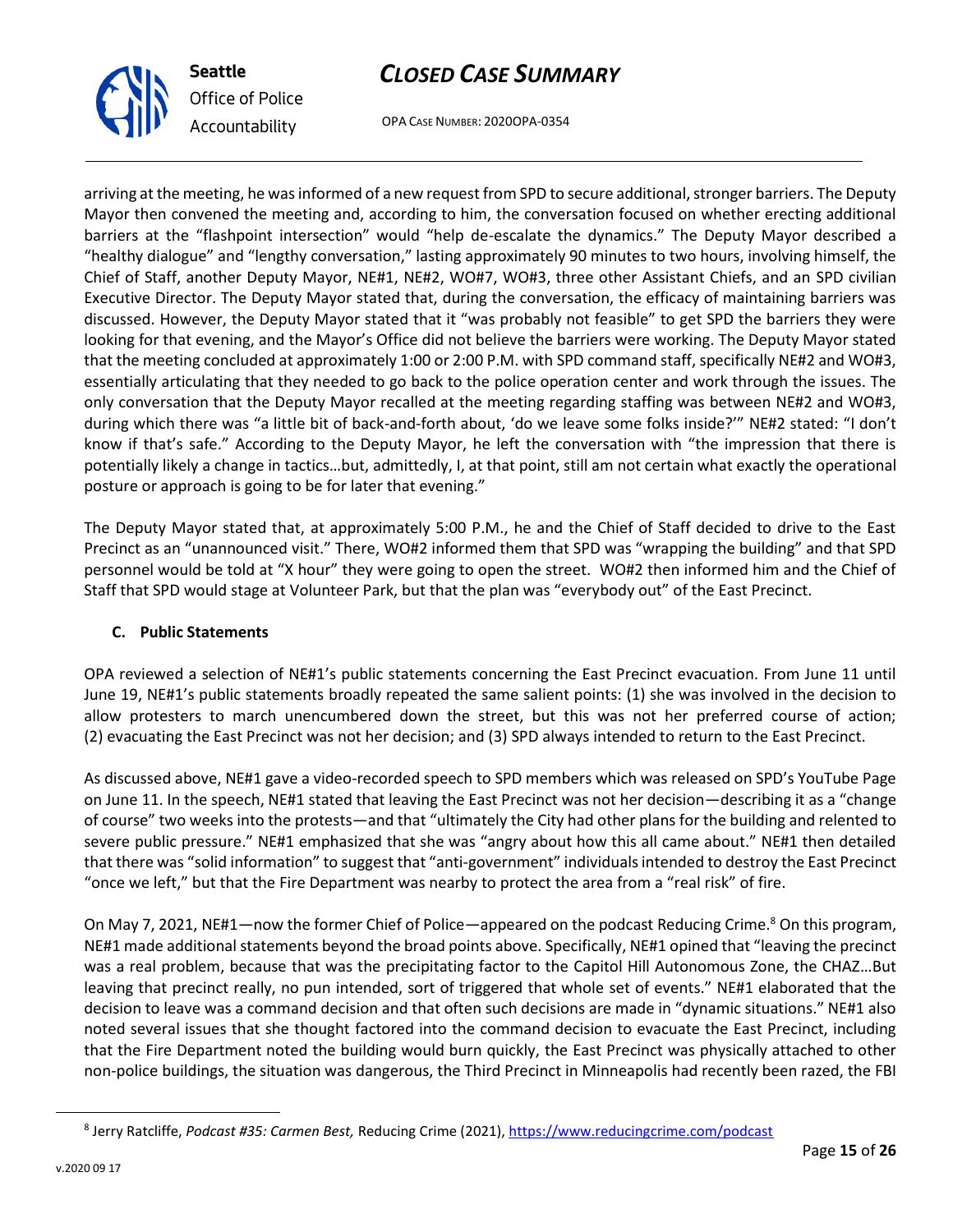OPA CASE NUMBER: 2020OPA-0354

warned that police precincts were under threat, and sensitive material could be compromised. NE#1 further noted that the decision to "open up those streets" came from "the City" and that SPD did not want to clear the barricades.

### **D. Cell Phone Call Logs**

OPA obtained the monthly phone bill records associated with NE#1's and NE#2's SPD cellphone accounts from May 14, 2020 through June 13, 2020. There were seven calls between them on June 8, at the following times:

- 1. 2:35 P.M. for 1 minute, from NE#2 to NE#1;
- 2. 2:42 P.M. for 1 minute, from NE#2 to NE#1;
- 3. 3:02 P.M. for 4 minutes, from NE#1 to NE#2;
- 4. 3:13 P.M. for 4 minutes, from NE#2 to NE#1;
- 5. 6:43 P.M for 4 minutes, from NE#2 to NE#1;
- 6. 7:47 P.M. for 20 minutes, from NE#2 to NE#1; and
- 7. 10:13 P.M. for 6 minutes, from NE#1 to NE#2.

### **E. Instant and Text Messages**

OPA further obtained a spreadsheet of instant and text messages that were sent between June 7 and June 9 that related to NE#1 and NE#2.

The messages from June 7 support what OPA was told during its interviews with the Named Employees and witnesses, namely that the Mayor's Office was interested in removing the barriers at the intersection of 11th and Pine. The text messages additionally supported the statements NE#1 made about needing to get the FBI on the phone to corroborate the intelligence concerning threats made to the East Precinct.

The messages from June 8 show that, around 10:27 A.M., the Mayor's Office requested a plan to evacuate "firearms, ammunition, and all evidence" from the East Precinct that could be executed by 5:00 P.M. that same day. There is no mention in these communications about NE#1 insisting that SPD not leave the precinct. Additionally, NE#2 received a message from an SPD Lieutenant at approximately 2:39 P.M. stating "It's the right decision. It takes great courage. You're doing a great job." This message appears to support NE#2's estimated timeline of making a decision to vacate the precinct by around 3:00 P.M.

At 4:17 P.M. on June 8, a civilian Executive Director at SPD asked NE#2 whether anyone would be working inside the precinct and NE#2 told him, "No." This message was followed shortly thereafter by a 4:32 P.M. message from WO#3 about taking steps to disable equipment, which was sent to NE#1, NE#2, and other command staff members. This message included a comment about how doing so would stop anyone who got into the building from obtaining SPD's data. NE#1 liked WO#3's message at 5:51 P.M. By 7:33 P.M., WO#3 messaged about letting the FBI know that "they" have painted over SPD's exterior precinct cameras in the event that the FBI had resources in the group of protesters. This communication was sent to NE#1, NE#2, and other command staff members.

### **F. Emails**

OPA obtained the relevant emails of NE#1, NE#2, WO#1, and WO#2 from June 7 through June 9. These emails broadly confirmed the recitation of events set forth above.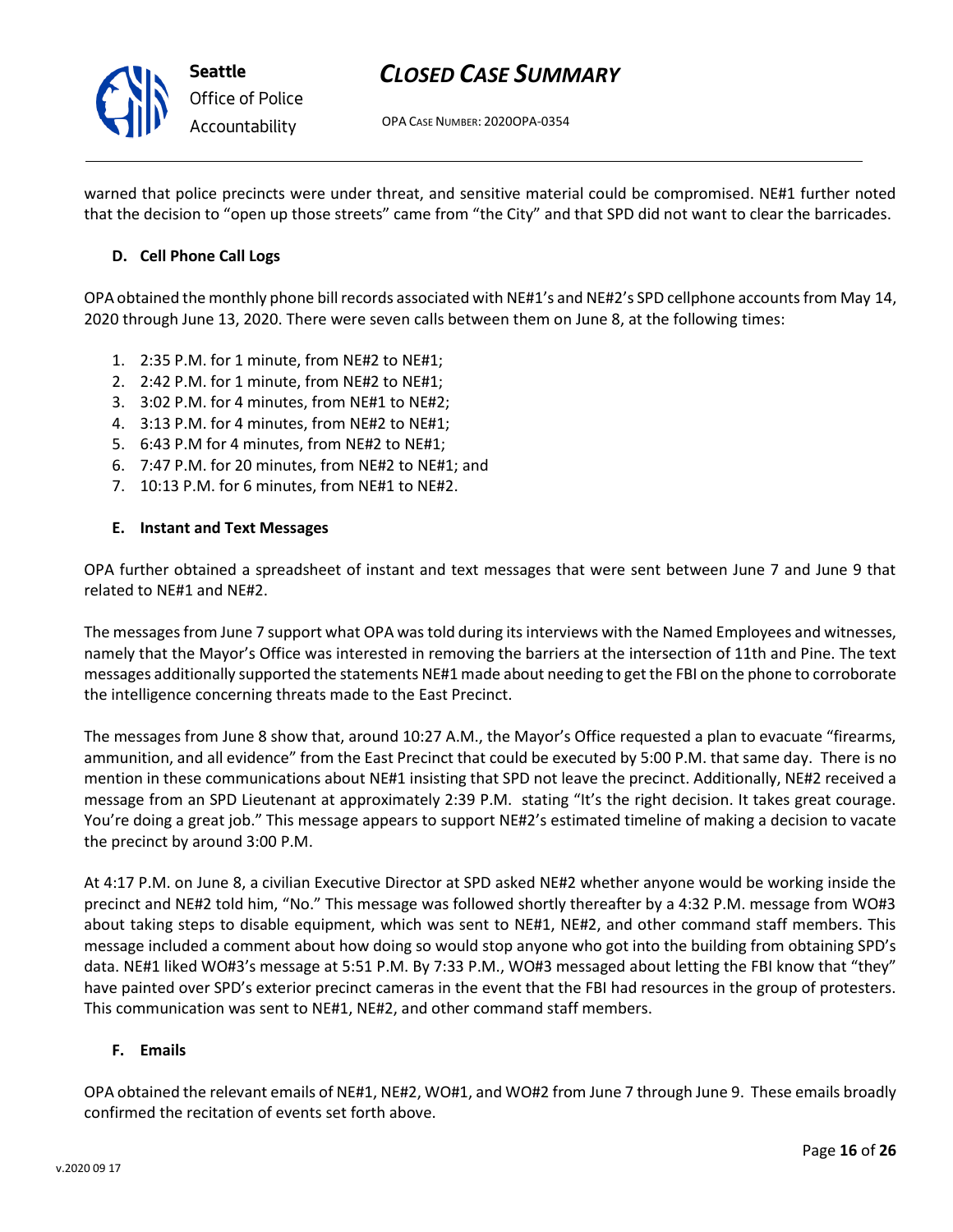v.2020 09 17

### *CLOSED CASE SUMMARY*

OPA CASE NUMBER: 2020OPA-0354

**Seattle**

*Office of Police Accountability*

Four emails in particular suggest that NE#2's decision to evacuate personnel from the East Precinct was relayed to SPD's command staff at the time of the decision or very close to the time it was made.

Two of these emails were sent as responses to NE#2's June 7 email (discussed above) informing all sworn SPD members that officers had not been told to remove personal items from the East Precinct in preparation for "an abandonment of the building." The first response was from a homicide detective, sent directly to NE#2 at 2:47 P.M. on June 8, stating "I am hearing a disturbing rumor today that we are abandoning the E. Pct?" The second response was sent from a narcotics detective at 3:09 P.M. on June 8. The narcotics detective's responding email was directed only to NE#2, but accidentally carbon copied to all sworn SPD members, which would include NE#1. It stated: "What happened? I volunteer to help defend. This is ridiculous!"

The third email was a list of "speaking points" forwarded by NE#1 to members of SPD's Public Information Office, including WO#5. NE#1 forwarded the email on June 8 at 3:08 P.M.—approximately two minutes after ending a four-minute phone call with NE#2 and approximately five minutes before another four-minute phone call with NE#2. The speaking points were drafted by WO#3, who emailed them to NE#1, NE#2, WO#7, and other members of SPD's command staff. The speaking points noted that NE#1 ordered "changes to our deployment strategy" that would decrease the SPD "footprint in the East Precinct." The speaking points elaborated that the streets would be opened to protesters, SPD would "bring more officers off the line and into safer positions," the East Precinct facility would be secured, and that a deployment plan would be sent to ensure continuity of police services. The timing of this exchange corroborated NE#2's account that he was in communication with NE#1 regarding his decision to evacuate the East Precinct. Given that NE#1 forwarded this email in the middle of a fifteen-minute window in which she had two four-minute-long phone conversations with NE#2, it appears possible if not probable that the subject of these phone calls between NE#1 and NE#2 was the operational plan for the East Precinct. Also, the phrasing of the "speaking points" would make it apparent to anyone familiar with the Outline that an evacuation of personnel from the East Precinct was, at the very least, being considered. Specifically, the note that the changes would permit SPD to "bring more officers off the line and into safer positions" was consistent with the Outline's fourth course of action, removing officers from the precinct and observing from a distance.

The fourth email also corroborated NE#2's account that he was in communication with NE#1 regarding his decision to evacuate the East Precinct. On June 8 at 3:28 P.M., NE#2 sent an email to all sworn members of SPD informing them of the decision to open the streets to protesters and emphasizing that the safety of SPD employees and the security of SPD facilities were his "highest priority." In his email, NE#2 stated that: "Additional measures are currently underway to enhance our ongoing efforts to insure [sic] the security of our East Precinct and provide for the safety of all our officers. We will have personnel in place should the need arise to swiftly address acts of violence and/or property destruction." Approximately two minutes later, NE#2 sent an email to NE#1, WO#3, and WO#7, copying three other command staff members, stating that he just sent an email to all sworn members that was "approved by the Chief."

Three elements of NE#2's June 8 email are particularly relevant. First, the overarching plan outlined in the email is most like the fourth course of action in the Outline, which always anticipated evacuating personnel. Second, as with the "speaking points" email, the phrasing of this email would make it clear to anyone familiar with the Outline that an evacuation was being considered. NE#2 did not state that the "personnel in place" would actually be inside of the East Precinct. This is consistent with the Outline's fourth course of action. NE#2 also did not elaborate on what specific "additional measures" were being taken to provide for officer safety, even though the Outline noted that it would be "highly likely officers will sustain injuries" under any scenario in which officers remained inside of the East Precinct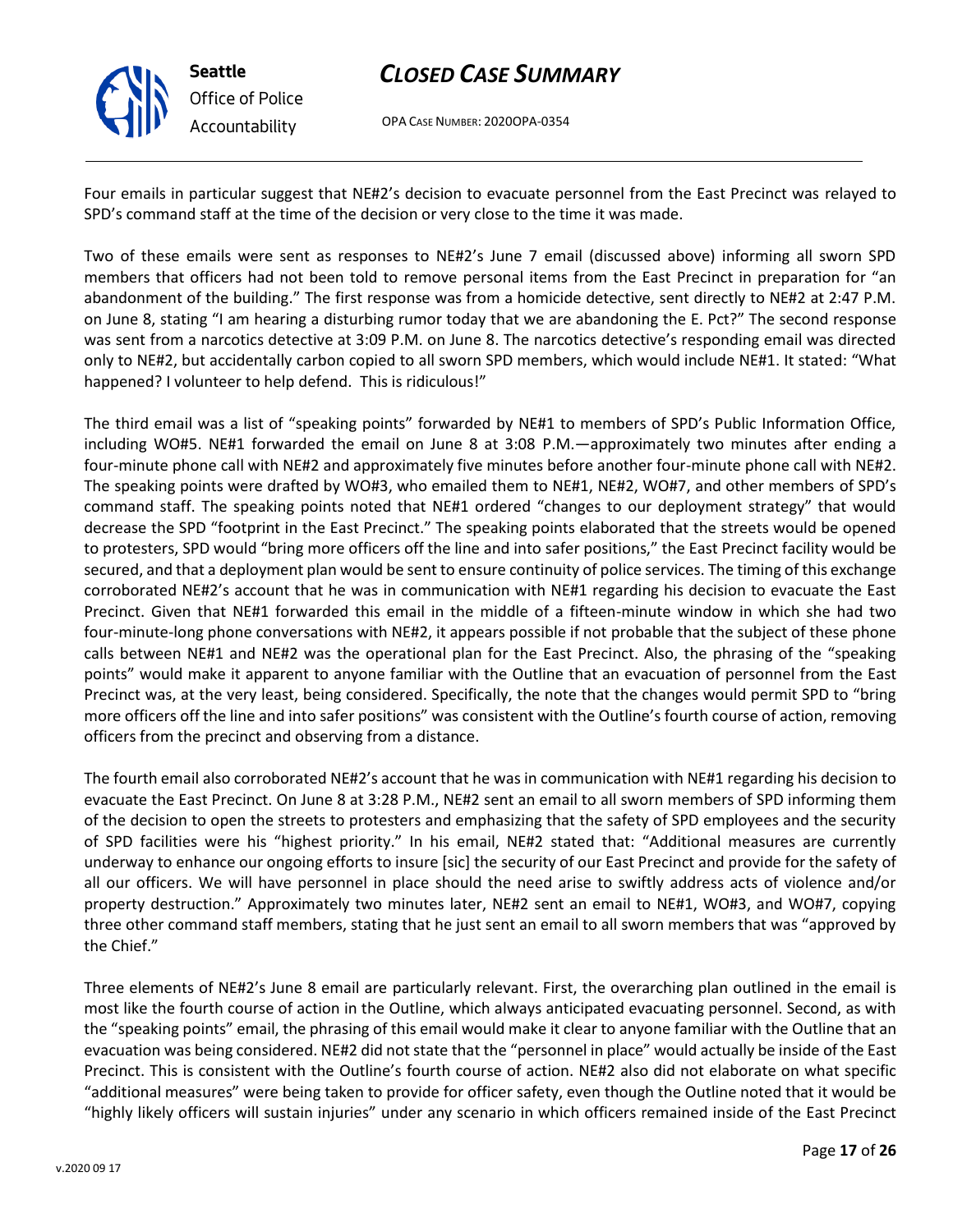OPA CASE NUMBER: 2020OPA-0354

after the streets were opened to protesters. Moreover, the email did not state that the East Precinct would remain open, even though the building was contemporaneously being barricaded and emptied of sensitive items. Third, a subordinate SPD member sent a draft of this email—substantially the same as the final email—to NE#2 at 3:18 P.M. This was approximately one minute after the second four-minute phone call between NE#1 and NE#2. This again suggests that NE#2 was in ongoing communication with NE#1 at the precise timeframe that the decision to evacuate personnel from the East Precinct was made.

### **G. Incident Action Plan**

**Seattle**

*Office of Police Accountability*

In the hours after the decision was made to evacuate the East Precinct, SPD commanders began drafting a narrative report—referred to as the "Situation Report"—which was later addended to the Incident Action Plan (IAP). The Situation Report was initially created by a SPOC employee, who forwarded the draft to the Deputy Incident Commander. This draft was received at 5:25 P.M. The Deputy Incident Commander forwarded the narrative section via email to NE#2 at 5:35 P.M. In that email, the Deputy Incident Commander wrote: "I reviewed this. Let me know if you want any changes." The Situation Report outlined the force that had been used against protesters and the injuries sustained by officers in defending the static lines around the East Precinct. Among other things, the Situation Report noted: "In light of the ongoing volatility of the situation and potential for continued conflict, the decision has been made to cease police operations out of the Seattle Police Department East Precinct." Included within the Situation Report's Action Steps was the "[r]emoval of all police personnel from East Precinct, both inside and outside the facility." The Deputy Incident Commander emailed NE#2 at 9:27 P.M. with a revised draft including "the requested added language." These two drafts appear identical with the exception of a single added paragraph at the bottom of the revised draft that outlines that SPD would take "appropriate action to protect the life and safety of officers and demonstrators," including that such action could include the use of less lethal tools. NE#2 approved the revised draft and asked for it to be included as an addendum to the Incident Action Plan for the record.

### **H. Public Reporting**

The media reported extensively on the decision to evacuate the East Precinct. On July 9, 2021, KUOW published an investigative article titled: "We know who made the call to leave Seattle Police's East Precinct last summer, finally."<sup>9</sup> The KUOW article noted that it was sourced from "nearly two thousand pages of public records in the form of emails, texts, and instant messages, plus six interviews with people across city departments who have intimate knowledge of the events." All six of the sources spoke on condition of anonymity.

The KUOW article was, in OPA's assessment, the most thorough and accurate accounting of the decision-making surrounding the precinct to date and was consistent with most of the evidence reviewed by OPA. However, certain relevant evidence was uncovered during OPA's investigation that did not appear to be among what KUOW reviewed and/or had access to. Specifically, this evidence included: the (1) cell phone records of the Named Employees; and (2) the Outline created by WO#1 for the June 7 meeting. The KUOW article also based its findings on interviews provided under the condition of anonymity, while OPA required witnesses to go on the record and attest that their statements were truthful and complete under penalty of termination (at least for SPD employees).



<sup>9</sup> Isolde Raftery, *We know who made the call to leave Seattle Police's East Precinct last summer, finally*, KUOW (July 9, 2021, 12:23 PM)[, https://www.kuow.org/stories/we-know-who-made-the-call-to-seattle-police-s-east-precinct-last-summer-finally](https://www.kuow.org/stories/we-know-who-made-the-call-to-seattle-police-s-east-precinct-last-summer-finally)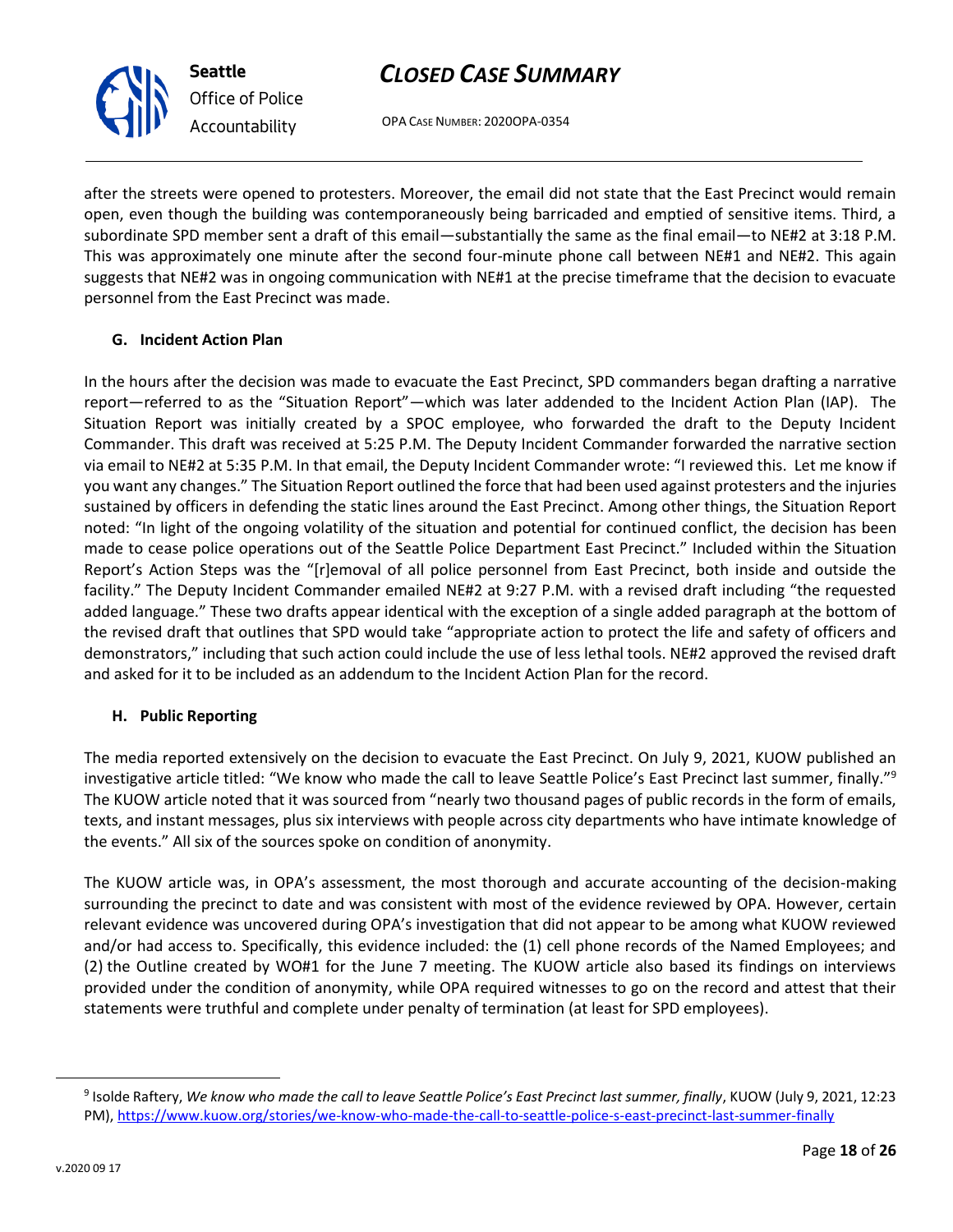

## *CLOSED CASE SUMMARY*

OPA CASE NUMBER: 2020OPA-0354

Despite significant alignment between OPA's investigation and the KUOW article, there were two significant conclusions reached by the KUOW article that did not comport with the totality of the evidence reviewed by OPA.

First, the KUOW article endorsed the conclusion that NE#2 did not inform NE#1 that all personnel would be evacuated from the East Precinct. The KUOW article posited that NE#1 called NE#2 and was unable to reach him, reportedly telling someone else that NE#2 was "not answering his phone." WO#7 was the only individual interviewed by OPA who made such a claim. However, considering NE#1's and NE#2's cell phone records, which are detailed above, this claim appears mistaken. Indeed, there were seven calls between NE#1 and NE#2 on June 8 between the hours of 2:35 P.M. and 10:13 P.M. Two of these calls—one at 3:02 P.M. and the other at 3:13 P.M.—lasted for approximately four minutes and corroborated NE#2's statement that he and NE#1 spoke around 3:00 P.M. Notably, this was the same time that the decision to evacuate the precinct was made. During her OPA interview, NE#1 did not mention these two phone calls or tell OPA that NE#2 was ever unreachable via phone, text, or email.

Second, the KUOW article also reasoned that SPD command staff—specifically NE#1 and NE#2—were so strongly opposed to the concept of evacuating personnel from the East Precinct during the noon meeting on June 8 that NE#2 had no discretion to take this course of action later without NE#1's approval. WO#3 and WO#7 were the only individuals interviewed by OPA who provided even partial support for this idea. However, based on the totality of the evidence adduced by OPA, this is unlikely to be what happened for a number of reasons. First, NE#1 stated that NE#2 as the incident commander—was afforded discretion to make tactical decisions, and even significant ones. Second, among the majority of witnesses interviewed by OPA, there was consensus that the noon meeting on June 8 concluded without any operational directives issued by the Mayor's Office—or, for that matter, by NE#1—for how SPD command staff was to secure and protect the East Precinct after the streets were opened. This was consistent with testimony offered by NE#1, NE#2, and the Deputy Mayor. This is significant as WO#7 identified all three of these individuals as remaining after the meeting to talk. It seems most likely to OPA that it was assumed by both the Mayor's Office and SPD command staff that the dynamic, tactical decisions concerning the precinct would be resolved by NE#2 as the incident commander and also that the possibility of a tactical evacuation from the precinct was, at the very least, on the table.

### **I. Remaining Factual Issue**

As noted above, there was broad consensus among the witnesses and documentary evidence concerning the evacuation of the East Precinct on June 8. Incongruities that OPA identified are discussed in sections above. That being said, a remaining core factual disagreement identified by OPA is discussed below.

NE#1 and NE#2 disagreed over whether NE#1 authorized the plan to evacuate the East Precinct. NE#2 was interviewed by OPA twice during the investigation—the first time as a witness officer, the second time after he was added as a Named Employee. During his first interview, NE#2 stated that he never discussed his decision to evacuate the East Precinct with NE#1 specifically, but that NE#1 was fully aware that sensitive equipment was being removed from the building and NE#2 was empowered to take steps that he felt "were necessary to secure the building and prevent what we had seen on the previous six or seven nights." During his second interview, NE#2 stated that he informed NE#1 of his decision to evacuate the East Precinct during a phone call at approximately 3:00 P.M. on June 8. NE#2 did not recall NE#1 taking any kind of position with respect to his decision. NE#2 noted that NE#1 "concurred with the response" given the recent directive from the Mayor's Office to remove the barricades and allow the protesters to pass by the East Precinct. NE#2 stated that no one else was present during this phone conversation with NE#1. He was adamant that he would not have ordered the evacuation of the East Precinct without consulting NE#1. Cell phone account data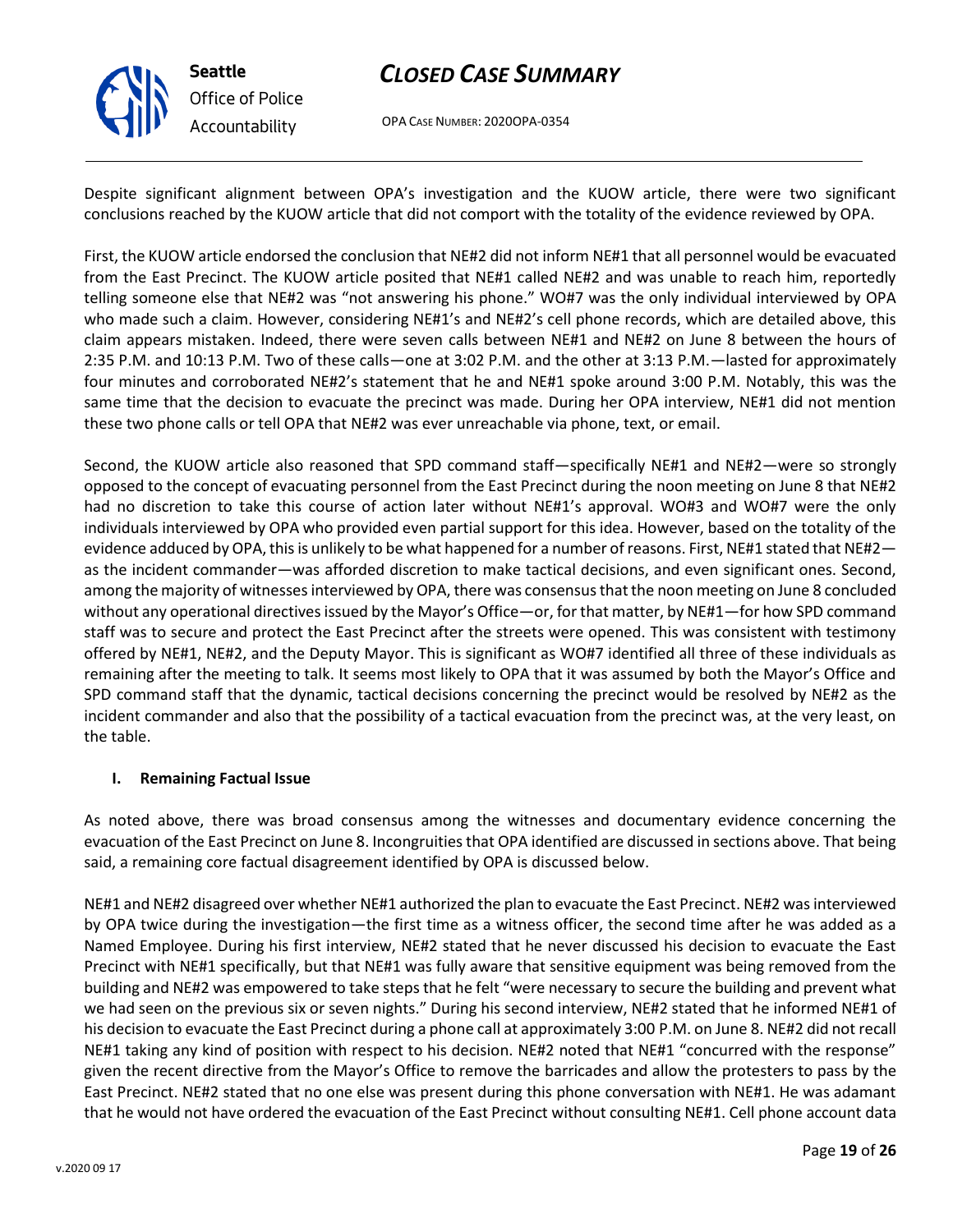OPA CASE NUMBER: 2020OPA-0354

from the Named Employees corroborate NE#2's account that he was in communication with NE#1 around 3:00 P.M. on June 8; however, OPA cannot definitively determine what they discussed at that time. NE#1 has consistently stated that NE#2 neither sought nor received her authorization to evacuate the precinct. She told OPA that she would have wanted to be included in such a decision, but that she expected her commanders to make difficult decisions and that she did not believe that NE#2 was insubordinate by not consulting with her.

Ultimately, the evidence is conflicting as to whether NE#1 explicitly approved the plan to evacuate the East Precinct, or if NE#2 made this decision independently. OPA believes it much more likely that this ambiguity was the result of a number of complicated decisions being made during a highly stressful, rapidly evolving situation. However, regardless of this dispute of fact, the evidence is clear—predominantly based on NE#1's statement—that, even if NE#2 decided independently to evacuate the East Precinct, he had full discretionary authority to make that decision.

### **ANALYSIS AND CONCLUSIONS:**

#### **Named Employee #1 - Allegation #1** *1.020 - Chain of Command 7. Command Employees Take Responsibility for Every Aspect of Their Command*

SPD Policy 1.020-POL-7 requires supervisory employees to "coordinate and direct subordinates and allocate resources to achieve the operations objective." (SPD Policy 1.020-POL-7.) The policy further commands supervisors to "perform the full range of administrative functions," guided by "Policy, direction, training, and personal initiative" to achieve "the highest level of performance possible." (*Id.*)

The community member complainants generally alleged that NE#1—as the Chief of Police—failed to take responsibility for her command by ordering—or allowing through her designee—the evacuation of SPD personnel from the East Precinct and surrounding area. Furthermore, the complainants alleged that the evacuation led to the establishment of CHOP/CHAZ and an ensuing period of lawlessness in the area.

When evaluating NE#1's actions and decision-making, OPA is required to consider the facts and circumstances she and the Department encountered at the time. Applying this framework, OPA finds that, in totality, NE#1 fulfilled her responsibilities under SPD policy. Facing an unprecedented level of civil unrest, NE#1, in consultation with the Mayor's Office, pursued a broad policy directed at maintaining the peace of the City to the best of her ability. One focus of this broader policy was protecting the East Precinct—reportedly a target for some groups of protesters—by establishing a perimeter around the facility. For over a week, this perimeter was repeatedly breached by protesters, resulting in numerous injuries to both protesters and SPD members. By June 8, in the unanimous opinion of every witness OPA interviewed, the strategy of defending the static line as it existed around the East Precinct was unsustainable and, to the contrary, largely counterproductive. To deescalate tensions around the East Precinct, NE#1 accepted the direction from the Mayor's Office to open the streets surrounding the East Precinct to protesters. In OPA's opinion, under the totality of the circumstances, the decision to open the streets and to discontinue reinforcing the fence line, was a reasonable course of action and, in many respects, the only viable course of action. Relevant to this conclusion, OPA points to recommendations it made in August 2020 concerning SPD's crowd control tactics. At that time, OPA suggested that SPD: "Avoid confrontation between officers and community members when demonstrations are in



**Seattle**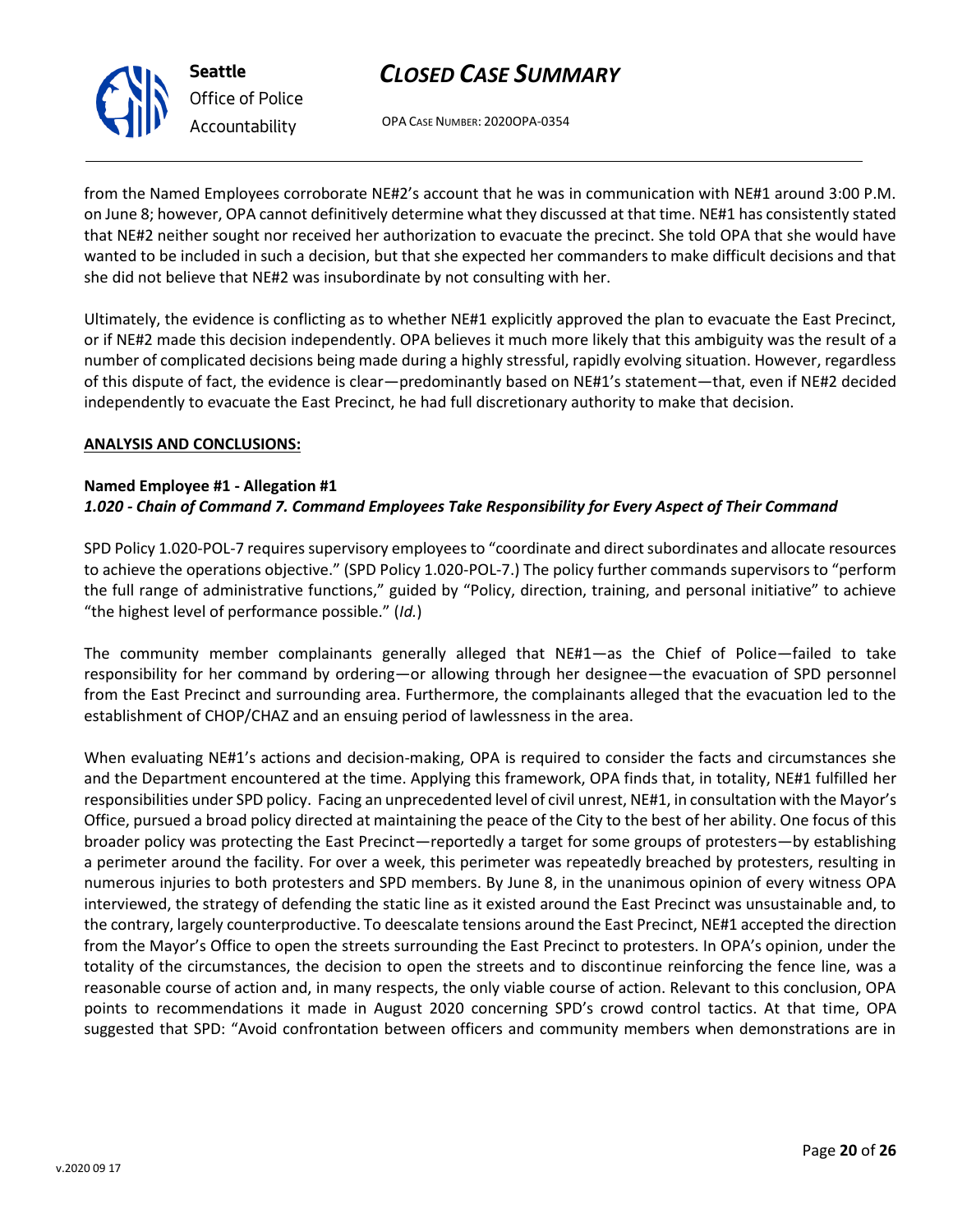

## *CLOSED CASE SUMMARY*

OPA CASE NUMBER: 2020OPA-0354

response to law enforcement."<sup>10</sup> This included avoiding the creation of arbitrary lines, which only served as a flashpoint and placed both demonstrators and officers at risk.

Having decided to open the streets around the East Precinct, NE#1 delegated the specifics of maintaining continuous police operations within the confines of the East Precinct area to her command staff, specifically to NE#2, the incident commander. This did not violate SPD policy, which states that: "An employee may assign a subordinate employee the same authority and responsibility they possess to accomplish a specific task. The delegating employee remains responsible to complete the delegated task." (SPD Policy 1.2020-POL-4.) Although this was a serious delegation of authority, it was not unreasonable given NE#2's position, rank, level of expertise, and resources. Moreover, given the number and scope of public safety issues facing the City at that time, it is understandable that NE#1 had to delegate consequential decisions to her most senior and experienced command staff. Finally, NE#1 and NE#2 were in contact multiple times through several consecutive days—but, most notably, June 8—which, by every account, was extremely stressful, chaotic, and dynamic. NE#1 did not abdicate her command with respect to securing—and ultimately evacuating—the East Precinct. Instead, this responsibility was knowingly delegated to and, as discussed below, executed by NE#2. Accordingly, the analysis of whether this specific decision violated policy is addressed below with respect to NE#2 only.

In addition, NE#1 did not abdicate her command by, as the community member complainants alleged, "permitting" the establishment of CHOP/CHAZ and any lawlessness that ensued. To the contrary, OPA found no evidence establishing anyone within SPD command or the Mayor's Office anticipated that opening up the street—and the ensuing evacuation of personnel from the East Precinct—would result in the establishment of CHOP/CHAZ. Instead, the most highly anticipated risks of this course of action were that the protesters would burn or otherwise damage the East Precinct, which would result in injuries to both protesters and officers, as well as compromise or destroy sensitive SPD information or property. Furthermore, after all personnel were evacuated from the East Precinct, SPD command immediately turned their attention to the provision of police services and efforts to secure the East Precinct. Given the number of protesters within and immediately surrounding CHOP/CHAZ, as well as the plain presence of armed resistance in a densely populated neighborhood, it was reasonable for NE#1 not to immediately confront the situation, but to plan to resecure the area in a coordinated manner.

In reaching this decision, OPA in no way discounts the severity of what the community member complainants and others experienced and, in some cases, the harm they suffered. However, in OPA's opinion, the evidence indicates that SPD command staff and, specifically, the Named Employees, made the best decisions they could under trying and overwhelming circumstances. These choices, while both imperfect and consequential, did not violate policy or establish a failure on NE#1's part to carry out her duties and responsibilities as the Chief of Police.

Finally, in OPA's perspective, one significant misstep by SPD was concerning the lack of information provided to the public in the aftermath of the decision to evacuate the precinct. Even without getting into the reasoning for the decision and arguing the merits publicly, SPD could have generally informed the public that the Mayor asked for the streets to be opened, that NE#2 ultimately made the call to evacuate, and that the authority to do so was delegated to him by NE#1. Instead, this issue was left open in excess of a year, and it was up to the public and media to speculate as to what occurred, at times by sorting through sometimes vague and ambiguous statements and incomplete information. This appeared, at least in OPA's estimation, to create a sense of distrust within community and the belief

<sup>10</sup> Available at [http://www.seattle.gov/Documents/Departments/OPA/Special-Reports/OPA-Response-to-Council-CCW-](http://www.seattle.gov/Documents/Departments/OPA/Special-Reports/OPA-Response-to-Council-CCW-Ordinance-081520.pdf)[Ordinance-081520.pdf](http://www.seattle.gov/Documents/Departments/OPA/Special-Reports/OPA-Response-to-Council-CCW-Ordinance-081520.pdf)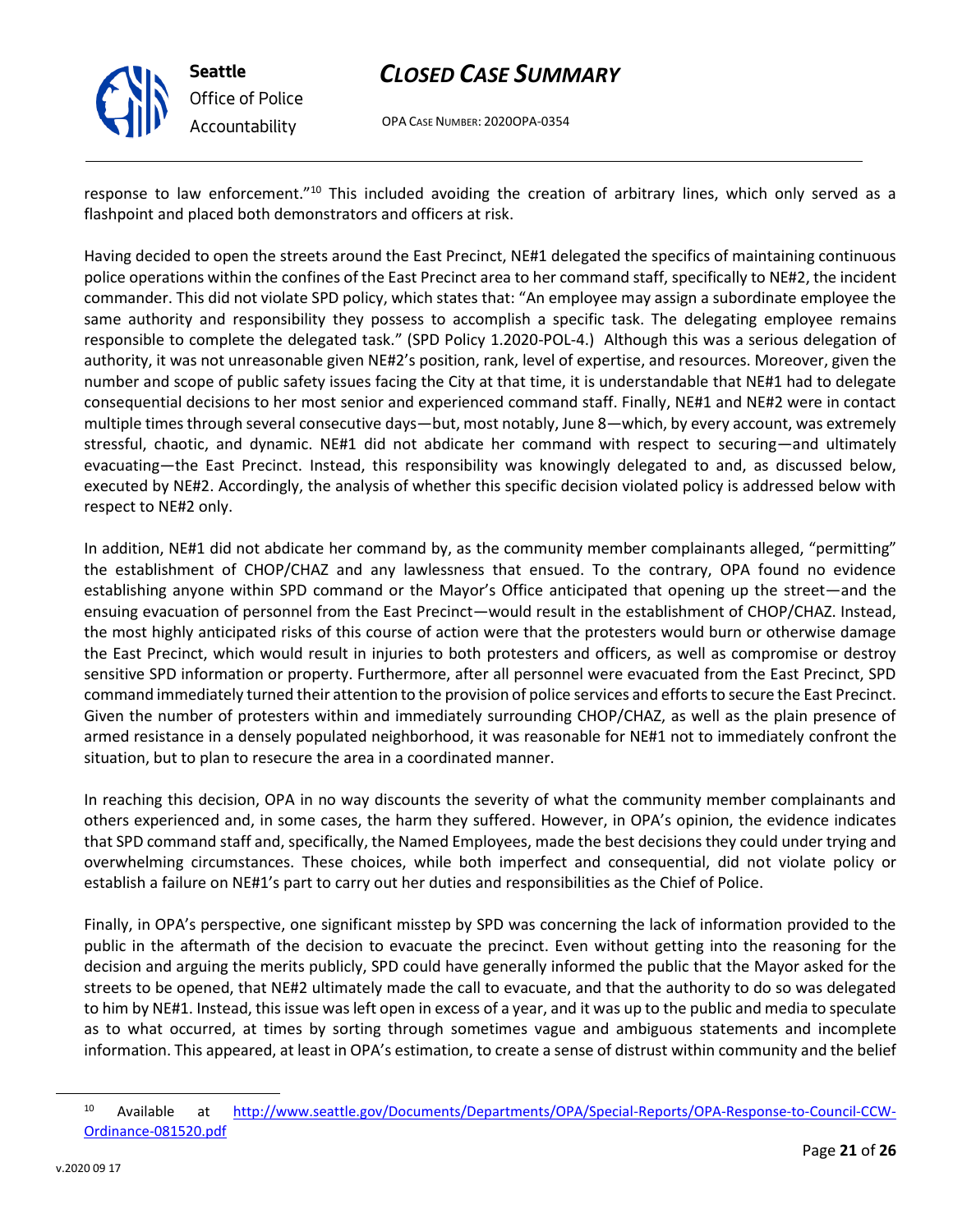

### *CLOSED CASE SUMMARY*

OPA CASE NUMBER: 2020OPA-0354

that there was something nefarious at play, when this was established to not be the case when all of the facts were uncovered. SPD leadership should continue to endeavor to communicate decisions of public concern in a clear, transparent, and timely fashion.

Based on the totality of the above, OPA recommends a finding of Not Sustained – Lawful and Proper.

Recommended Finding: **Not Sustained (Lawful and Proper)**

### **Named Employee #1 - Allegation #2** *5.001 - Standards and Duties 2. Employees Must Adhere to Laws, City Policy and Department Policy*

SPD Policy 5.001-POL-2 requires that employees adhere to laws, City policy, and Department policy. The community member complainants alleged that NE#1 failed to adhere to the law in relation to the evacuation of SPD personnel from the East Precinct and the establishment of CHOP/CHAZ. While not specifically articulated by the complainants, OPA interprets them to be referring to the obligations of NE#1—as the Chief of Police—pursuant to the Seattle City Charter.

Relevant to this case, the Charter provides that there "shall be maintained adequate police protection in each district of the City." (The Charter of the City of Seattle, Art. VI, § 1.) The Charter further mandates that: "[T]he Chief of Police shall be responsible to the Mayor for the administration of the Police Department and the enforcement of law." (*Id.* at. § 4.) Moreover, the Charter directs that the "Chief of Police shall maintain the peace and quiet of the City." (*Id.* at § 5.)

As discussed above, NE#1's obligations to comply with law and policy were not suspended during a period of unprecedented unrest; however, NE#1 was afforded a considerable amount of discretion in addressing these circumstances to the best of her ability. Under such circumstances, NE#1 was forced to make decisions that involved high-level tradeoffs between Department values and priorities—specifically the continuation of services and harm reduction—and the need to reduce the ongoing danger to both officers and demonstrators, which was the unsustainable result of the nightly protests at the East Precinct and the resultant crowd dispersals. Notably, while SPD members do accept certain hazards as inseparable from their sworn obligations, NE#1 was not necessarily free under policy to ignore the welfare of her officers in defense of the East Precinct or to disband CHOP/CHAZ once it was occupied by demonstrators, some of whom were armed. *See* SPD Policy 3.330 ("The prevention of occupational injuries and illnesses shall be given a top priority."). Similarly, the continuing harm to demonstrators could not continue. *See generally* SPD Policy 8.000-POL-2 ("When Safe, Under the Totality of the Circumstances, and Time and Circumstances Permit, Officers Will Use De-Escalation Tactics to Reduce the Need for Force.").

It is undisputed that the CHOP/CHAZ area did not, for a period of time, receive regular police services. This undoubtedly resulted in detrimental effects to residents of the immediate area and businesses in the vicinity. However, there is no argument here—or evidence that OPA is aware of—establishing that the entire confines of the East Precinct suffered a loss of police services or that there was not adequate police protection within the totality of the district in question. As such, OPA cannot find that there was a Charter violation.

Moreover, as discussed more fully herein, NE#1 was required to make decisions under unique circumstances and with extraordinary pressure and uncertainty. Given this, even if OPA found evidence that suggested a possible violation of the Charter, OPA would still decline to conclude that NE#1 violated the law based on the totality of this investigation.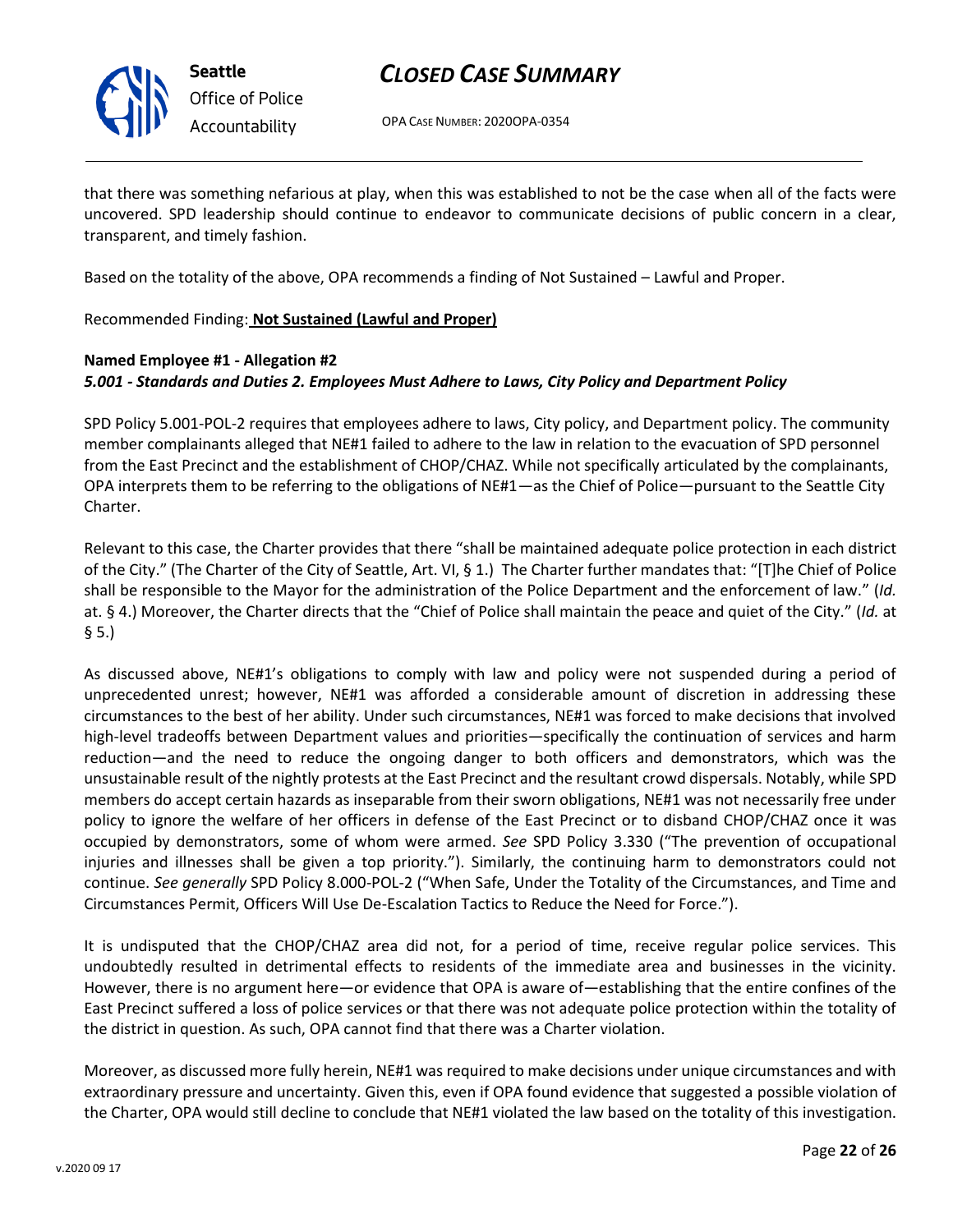

OPA CASE NUMBER: 2020OPA-0354

Accordingly, OPA recommends that this allegation be Not Sustained – Unfounded.

Recommended Finding: **Not Sustained (Unfounded)**

### **Named Employee #1 – Allegation #3** *5.001 - Standards and Duties 6. Employees May Use Discretion*

As indicated in SPD Policy 5.001-POL-6, "[e]mployees are authorized and expected to use discretion in a reasonable manner consistent with the mission of the department and duties of their office and assignment." This policy further states that "[D]iscretion is proportional to the severity of the crime or public safety issue being addressed." (SPD Policy 5.001-POL-6.)

The community member complainants alleged that NE#1 and NE#2 used unreasonable discretion in relation to the evacuation of SPD personnel from the East Precinct and the establishment of CHOP/CHAZ. As discussed above, NE#1 and her command staff faced extremely high-level and consequential decisions concerning how best to address an unparalleled situation. In consultation with the Mayor's Office, NE#1 and her command staff—including NE#2 weighed and considered a variety of options. Specifically, they had to decide whether to open the streets to protesters or continue engaging with the protesters, in one manner or another, along a static perimeter line. Both options involved risks, which NE#1 appeared to fully consider. As such, the decision to open the streets did not constitute an abuse of discretion.

Similarly, and as discussed more fully below, the decision to evacuate the precinct was also based on the totality of imperfect information available to NE#2 and others at the time. It was another scenario where SPD was not faced with many good options and had to choose the one that they believed would result in the least potential harm to officers and others. NE#2 believed, after evaluating all the various decision-points, that this was the best path forward. OPA does not find this to be an abuse of discretion.

Lastly, the community member complainants appeared to allege that NE#1 and her command staff abused their discretion by allowing CHOP/CHAZ to remain in place from approximately June 8 through July 1. As discussed above, this decision similarly involved weighty calculations as to whether a police presence could be reintroduced—and armed resistance overcome—without an unreasonable risk of injury or, potentially, death to protesters and police personnel. Again, OPA believes that, under the circumstances, this did not constitute an abuse of discretion.

Accordingly, OPA recommends a finding of Not Sustained – Lawful and Proper.

Recommended Finding: **Not Sustained (Lawful and Proper)**

### **Named Employee #1 - Allegation #4**

#### *5.001 - Standards and Duties 10. Employees Shall Strive to be Professional*

SPD Policy 5.001-POL-10 requires that SPD employees "strive to be professional." The policy further instructs that "employees may not engage in behavior that undermines public trust in the Department, the officer, or other officers" whether on or off duty. (SPD Policy 5.001-POL-10.) Lastly, the policy instructs Department employees to "avoid unnecessary escalation of events even if those events do not end in reportable uses of force." (*Id*.)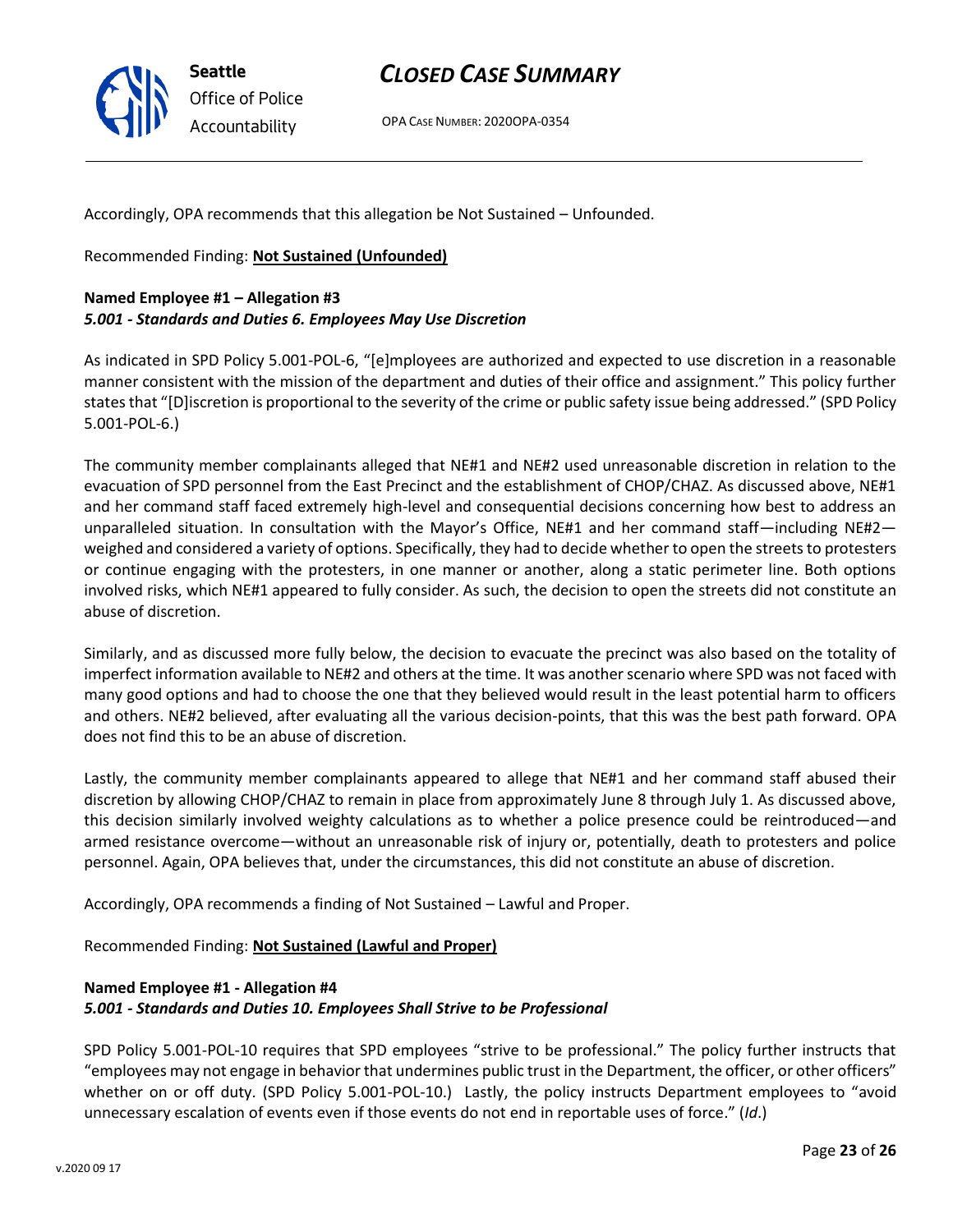

OPA CASE NUMBER: 2020OPA-0354

The community member complainants alleged that both NE#1 and NE#2 were unprofessional in relation to the evacuation of SPD personnel from the East Precinct and because of the subsequent establishment of CHOP/CHAZ by demonstrators. The decisions to open the streets to protesters and to not immediately attempt to evict CHOP/CHAZ may have undermined the trust of some community members—perhaps even a large segment—in the Department. This is understandable. However, it was also clear that continuing to clash violently with protesters along a static line and the potential need to use violence to retake CHOP/CHAZ similarly served to or would have also served to significantly undermine public trust in the department. Given this, SPD's command staff—and the City—was faced with a "Sophie's choice," where all available courses of action had significant potential risks and were imperfect. They ultimately made the choices that, based on the intelligence available to them and the functional reality on the ground, were what was believed to be the best options. OPA cannot say that this was unprofessional under the circumstances.

Accordingly, OPA recommends a finding of Not Sustained – Unfounded.

Recommended Finding: **Not Sustained (Unfounded)**

### **Named Employee #2 - Allegation #1**

### *1.020 - Chain of Command 7. Command Employees Take Responsibility for Every Aspect of Their Command*

As discussed above, NE#1 remained in command of the decisions to open the streets to protesters, as well as concerning when and in what manner to resecure the East Precinct following the establishment of CHOP/CHAZ. Accordingly, these decisions are not analyzed with respect to NE#2, who was subordinate to NE#1. However, given that NE#1 delegated specific tactical decisions for protecting the East Precinct, its personnel, and its equipment to NE#2, OPA evaluates the community member complainants' allegations surrounding the evacuation of the East Precinct against him.

OPA finds that NE#2 fulfilled his obligation to take charge of every aspect of his command. At least as early as the morning of June 7, all the relevant parties—NE#1, NE#2, SPD command staff, the Mayor, and the Mayor's senior staff—were all fully apprised of the four general courses of action set forth in the Outline. No witness told OPA that any other courses of action were considered or even possible.<sup>11</sup> All of the relevant parties were also aware of the anticipated risks for each of these courses of action. By all accounts, the only course of action that was definitively ruled out by the end of the June 8 meeting was the first option ("maintain current posture with hardened barricades"). No witness told OPA that courses of action 2, 3, or 4 were ever definitively ruled out. Notably, no witness interviewed definitively described the resolution of the June 8 meeting in terms of which course of action was to be pursued. Instead, the evidence indicates that all participants at the June 8 meeting wanted to devise some safe way to both open the streets to the protesters and to keep some SPD staff inside of the East Precinct, albeit protected from harm.

NE#2 was then tasked with making the decision of how to actually effectuate this and, in doing so, how to best balance the need to protect the East Precinct against the imperative to protect the physical safety of protesters and the SPD members under his command. NE#2 evaluated how the precinct could be protected, conferred with other

 $11$  The Chief of Staff alluded to a fifth option, which she described as building "a 10-foot wall around – at Eleventh and Pine and all the other intersections." OPA did not see this "fifth" course of action as distinguishable from the first course of action set out in the Outline. In any event, the Chief of Staff stated that the reception to such an option was that "the barriers just weren't working."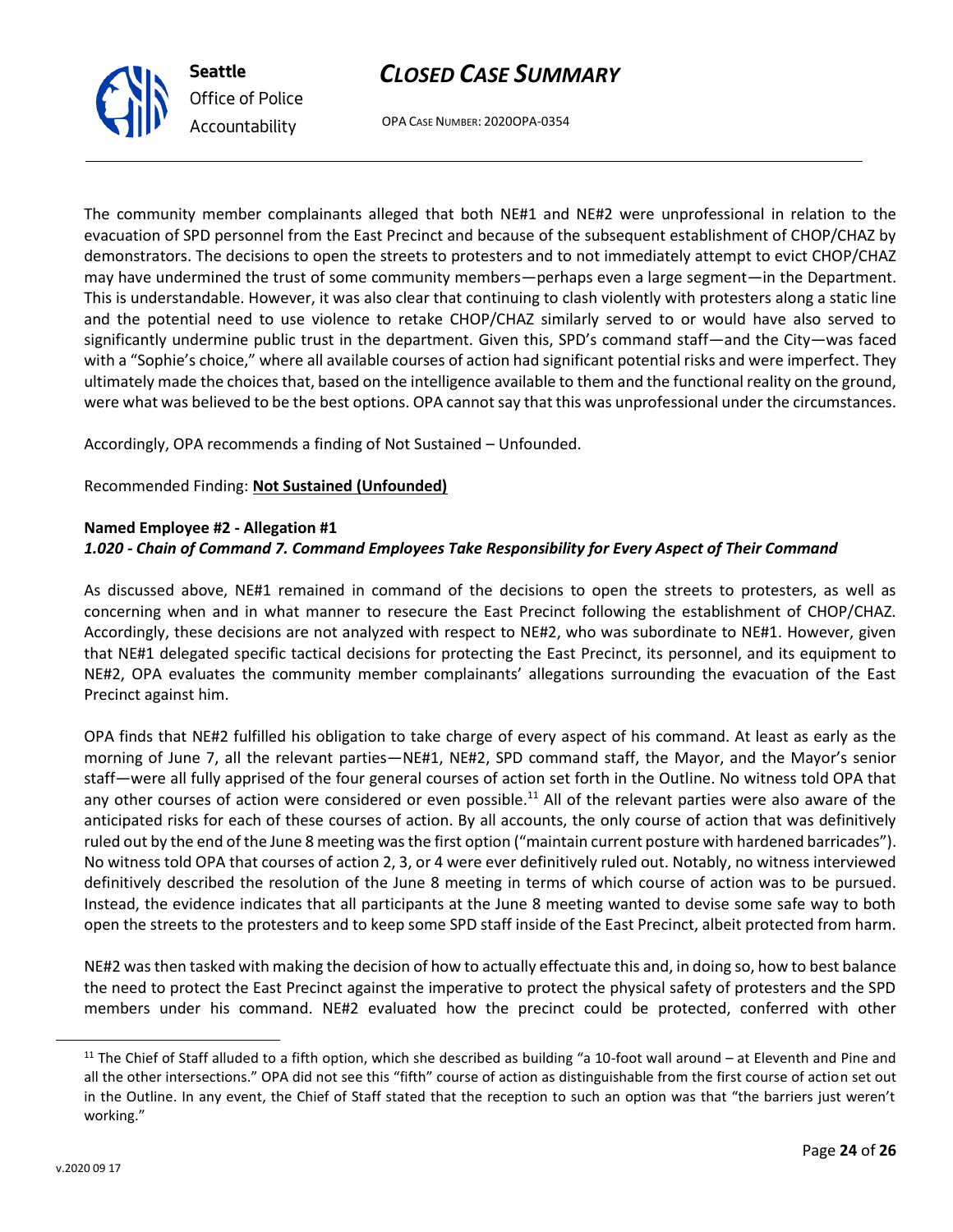

## *CLOSED CASE SUMMARY*

OPA CASE NUMBER: 2020OPA-0354

commanders, and ultimately determined that officers left inside of the precinct could not realistically be protected from harm, particularly if, as the intelligence from the FBI suggested, some protestors might be planning to set fire to the precinct.

Regarding the FBI intelligence, it is important to note that OPA's investigation found no evidence indicating that the FBI did not, in fact, relay information concerning a potential threat to the precinct to the Mayor's Office and SPD command staff. While OPA did not have access to this intelligence and was not present at the meeting to verify what was relayed, numerous individuals from both the Mayor's Office and SPD who were present confirmed that this occurred and stated that the threat was legitimate. OPA believes that these interviews are credible and consistent with each other. OPA also cannot discern any motive for the threat to the precinct to have been either fabricated or exaggerated. Again, all of the evidence in this case points to the fact that SPD did not want to leave the precinct, not that they were looking for an excuse to do so. Moreover, OPA significantly doubts that any of the employees interviewed, particularly those at SPD who could face termination for withholding or misrepresenting information, would have chosen to mislead OPA on this point.

OPA notes that NE#2's decision was clearly impacted by the short amount of time he had to plan and consider alternatives, as well as by all of the other technical and tactical matters that needed to be worked out (and that may not even have been known of at the time).

Finally, the decision to evacuate the East Precinct was, by every account, intended to be temporary. The plan was for police services to be maintained within the confines of the East Precinct from a staging area at Volunteer Park until the following morning, when SPD intended to reoccupy the East Precinct. This also would have allowed officers to respond to imminent life safety issues at the precinct if needed.

Given all of the above, OPA finds that NE#2 made a decision—albeit one that was controversial among a wide swath of the community and officers—that was reasonable based on the information he had. This decision was an incredibly difficult one and it is clear from NE#2's testimony, as well as from the accounts provided by WO#1, WO#2, and WO#4, that he struggled immensely to make it and that he likely would have chosen another outcome that did not include evacuation had it been feasible at the time.

To find otherwise would be to engage in a hindsight analysis divorced form the immense pressures and time constraints that NE#2 and many others in the City faced at that time. Any contrary decision would also serve to entertain speculation that there was some alternative. No one—including OPA—can say that such an alternative strategy would have produced better results than those that occurred or that it would have prevented CHOP/CHAZ from forming, just as no one can say this unidentified alternative strategy would not have resulted in more uses of force to disperse the crowd and, potentially, to rescue stranded and endangered officers left inside of the precinct. Indeed, such conflicts were exactly what both the Mayor's Office and SPD were trying to avoid.

For these reasons, OPA finds that NE#2 properly exercised his supervisory responsibilities and authorities and recommends that this allegation be Not Sustained – Lawful and Proper.

Recommended Finding: **Not Sustained (Lawful and Proper)**

#### **Named Employee #2 - Allegation #2**

*5.001 - Standards and Duties 2. Employees Must Adhere to Laws, City Policy and Department Policy*